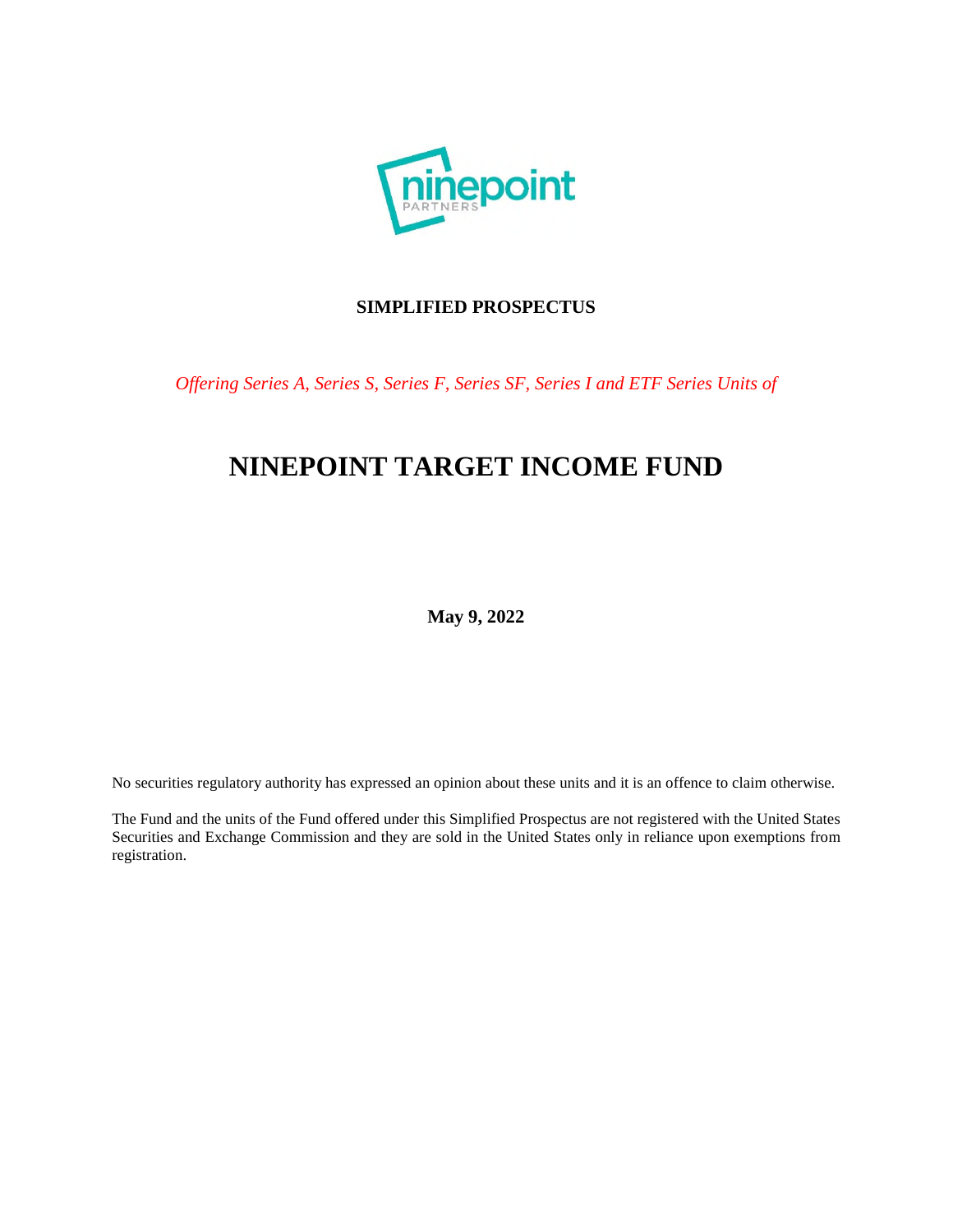# **TABLE OF CONTENTS**

| WHAT IS A MUTUAL FUND AND WHAT ARE THE RISKS OF INVESTING IN A MUTUAL FUND?4 |  |
|------------------------------------------------------------------------------|--|
|                                                                              |  |
|                                                                              |  |
|                                                                              |  |
|                                                                              |  |
|                                                                              |  |
|                                                                              |  |
|                                                                              |  |
|                                                                              |  |
|                                                                              |  |
|                                                                              |  |
|                                                                              |  |
|                                                                              |  |
|                                                                              |  |
|                                                                              |  |
|                                                                              |  |
|                                                                              |  |
|                                                                              |  |
|                                                                              |  |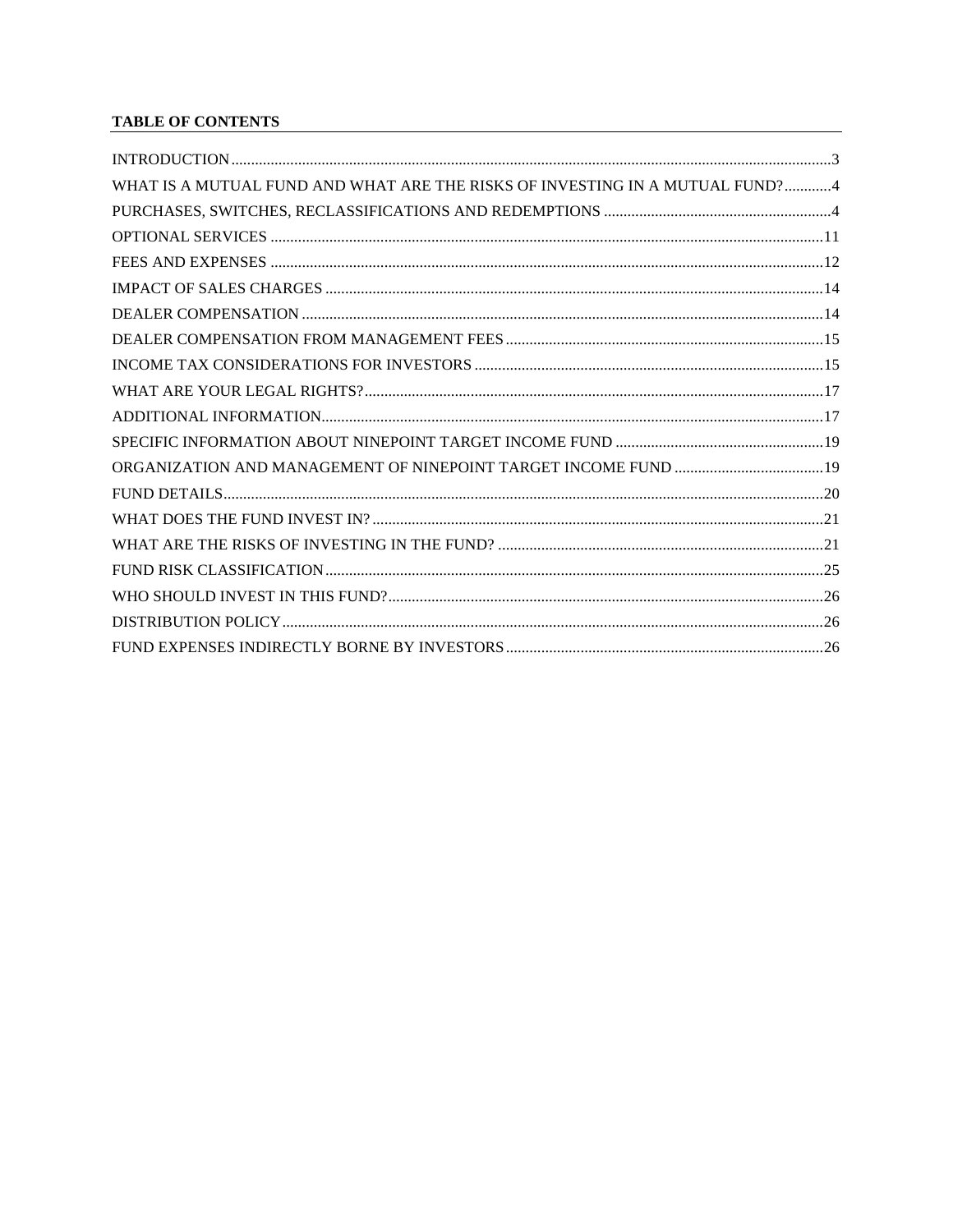# **INTRODUCTION**

In this document, "we", "us", "our" or "the Manager" refers to Ninepoint Partners LP, the trustee and manager to Ninepoint Target Income Fund (the "Fund").

All of our mutual funds, including mutual funds offered under separate simplified prospectuses, with the Fund offered herein, are collectively referred to as the "Ninepoint mutual funds". A reference in this document to "you" refers to an investor who invests in the Fund. When you invest in the Fund or another Ninepoint mutual fund established as a trust, you are buying mutual fund trust units. When you invest in a Ninepoint mutual fund that is a class of shares of a corporation, you are buying mutual fund shares in the corporation. We refer to units and shares of the Ninepoint mutual funds, other than the Fund, collectively as "securities" in this Simplified Prospectus.

The Fund offers six series of units: Series A, Series S, Series F, Series SF, Series I and ETF Series. Series A and Series S units are available to all investors. Series S units are lower management fee versions of Series A units and are available to all investors until the Fund's net asset value exceeds \$20 million. Series F and Series SF units are designed for investors who participate in fee-based programs. Series SF units are lower management fee versions of Series F units and are available until the Fund's net asset value exceeds \$20 million. Series I units are special purpose units generally available only to institutional investors or as determined by the Manager on a case-by-case basis. Generally, an investor in Series I units negotiates a separate fee that will be paid directly to the Manager by the investor. "ETF Series" refers to the exchange-traded series of units offered by the Fund and "Mutual Fund Series" refers to all other series of units offered by the Fund.

The ETF Series units of the Fund have been conditionally approved for listing on the NEO Exchange Inc. (the "NEO Exchange"). Listing is subject to the Fund fulfilling all of the requirements of the NEO Exchange in respect of the ETF Series units. Subject to satisfying the NEO Exchange's original listing requirements, the ETF Series units will be listed on the NEO Exchange and investors will be able to buy and sell ETF Series units on the NEO Exchange or another exchange or marketplace where ETF Series units are traded through registered brokers or dealers in the province or territory where you reside. You may incur customary brokerage commissions in buying and selling the ETF Series units of the Fund. The NEO Exchange ticker symbol for the ETF Series units of the Fund is TIF.

This document contains selected important information to help you make an informed investment decision and to help you understand your rights as an investor. This document contains information about the Fund and the risks of investing in mutual funds generally, as well as the names of the firms responsible for the management of the Fund. This document is divided into two parts:

- pages 3 to 18 contain general information applicable to the Fund; and
- pages 19 to 27 contain specific information about the Fund described in this document.

Additional information about the Fund is available in the following documents: Annual Information Form, the most recently filed Fund Facts for the Mutual Fund Series, the most recently filed ETF Facts for the ETF Series, the most recently filed annual financial statements, any interim financial statements of the Fund filed after those annual financial statements, the most recently filed annual management report of fund performance ("MRFP") and any interim MRFP filed after that annual MRFP. These documents are incorporated by reference into this Simplified Prospectus, which means that they legally form part of this document just as if they were printed as part of this document. You may obtain copies of these documents upon request, and at no charge, by calling toll-free at 1-866-299-9906, or from your investment advisor directly, or via email at invest@ninepoint.com, or from the Fund's designated website at www.ninepoint.com.

These documents and other information about the Fund are also available on the internet site of SEDAR (the System for Electronic Document Analysis and Retrieval) at www.sedar.com.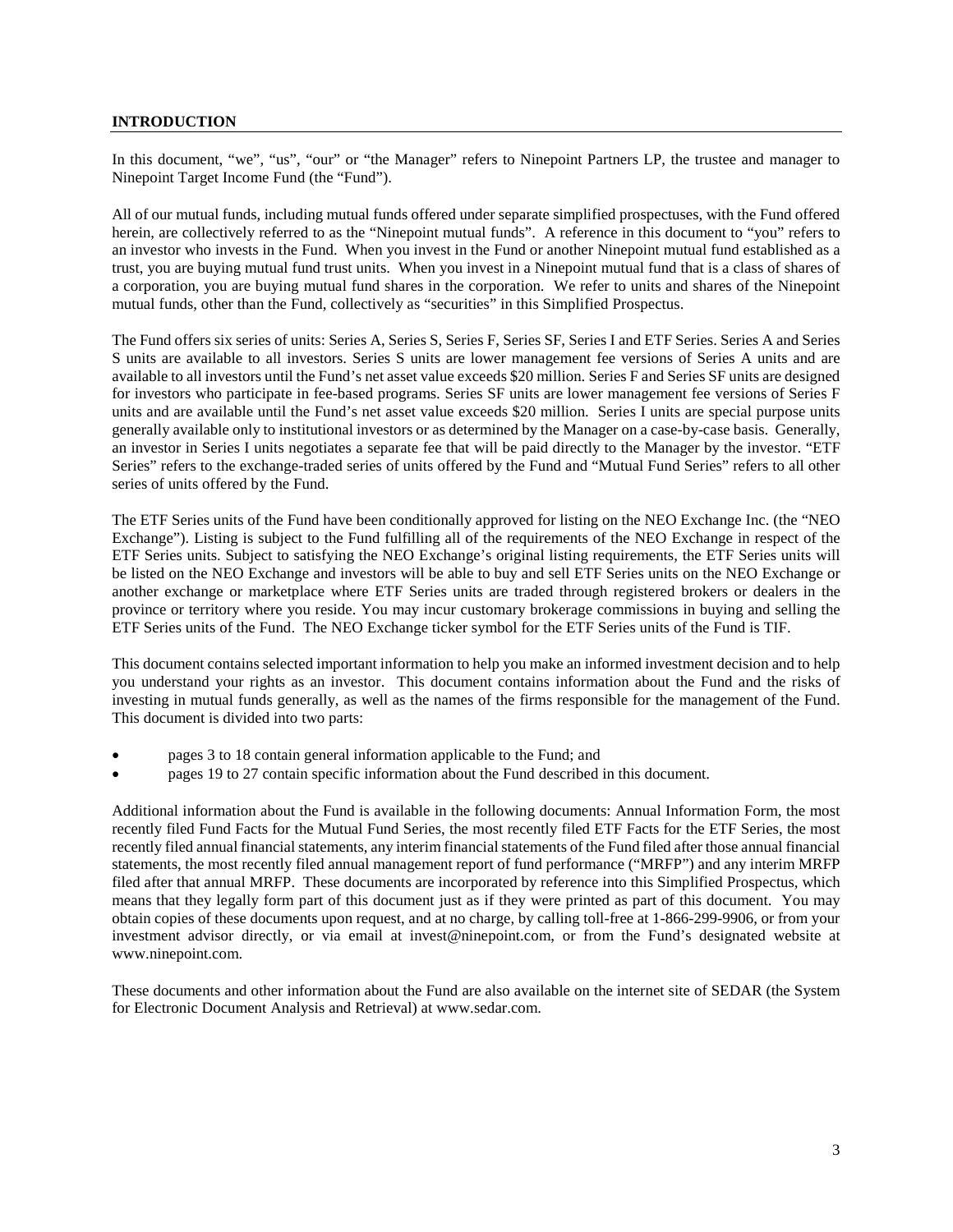# **WHAT IS A MUTUAL FUND AND WHAT ARE THE RISKS OF INVESTING IN A MUTUAL FUND?**

#### **What is a Mutual Fund?**

A mutual fund is an investment vehicle that pools money of many individuals who have similar investment goals and invests it in a variety of securities in an effort to achieve specific investment objectives over time. Individuals who contribute money become unitholders of the mutual fund. Where a mutual fund issues more than one series, unitholders share in the mutual fund's income, expenses and the gains and losses allocated to the unitholders' series generally in proportion to the units of that series they own. The value of an investment in a mutual fund is realized upon redeeming units held. Mutual funds are managed by professional money managers who invest on behalf of the whole group.

Mutual funds are available in many varieties that are designed to meet the differing needs of investors. A fund may own different types of investments such as stocks, bonds, cash, derivatives or any combination of these investments, depending upon its investment objectives.

### **What is the ETF Series?**

The ETF Series units are an exchange-traded series of units offered by the Fund. You can buy and sell ETF Series units of the Fund on the NEO Exchange or another exchange or marketplace where ETF Series units are traded through registered brokers or dealers in the province or territory where you reside. You may incur customary brokerage commissions in buying and selling the ETF Series units of the Fund.

#### **What are the Risks of Investing in a Mutual Fund?**

Every individual has a different tolerance for risk. Some investors are more conservative than others. It is important to evaluate your personal tolerance for risk, as well as the amount of risk suitable for your financial goals and time horizon when making investment decisions. The risks associated with investing in a mutual fund depend on the assets and securities in which the mutual fund invests, based upon the mutual fund's particular objectives.

Investors should take into account that the value of these investments will change from day to day, reflecting changes in interest rates, exchange rates, economic conditions, markets, and company news. As a result, the value of a mutual fund's units may go up or down, and the value of your investment in a mutual fund may be worth more or less upon redemption than when the units were first purchased.

The full amount of your original investment in the Fund is not guaranteed. Unlike bank accounts or GICs, mutual funds are not insured under the Canada Deposit Insurance Corporation or any other government deposit insurer.

Under exceptional circumstances, a mutual fund may suspend redemptions. Please see "Suspension of Redemptions" on page 10 for more information.

The description of the Fund provided later in this Simplified Prospectus provides details of the specific risks that apply to the Fund.

# **PURCHASES, SWITCHES, RECLASSIFICATIONS AND REDEMPTIONS**

The Fund is permitted to issue an unlimited number of series of units and may issue an unlimited number of units of each series. The Fund has created Series A, Series S, Series F, Series SF, Series I and ETF Series units.

Series A and Series S units: Available to all investors. Series S units are lower management fee versions of Series A units and are available to all investors until the Fund's net asset value exceeds \$20 million.

Series F and Series SF units: Available to investors who participate in fee-based programs through their dealer and whose dealer has signed a Series F Agreement with us, investors for whom we do not incur distribution costs, or individual investors approved by us. You may only buy Series F or Series SF units if we and your broker, dealer or advisor approve the order first. Series SF units are lower management fee versions of Series F units and are available until the Fund's net asset value exceeds \$20 million.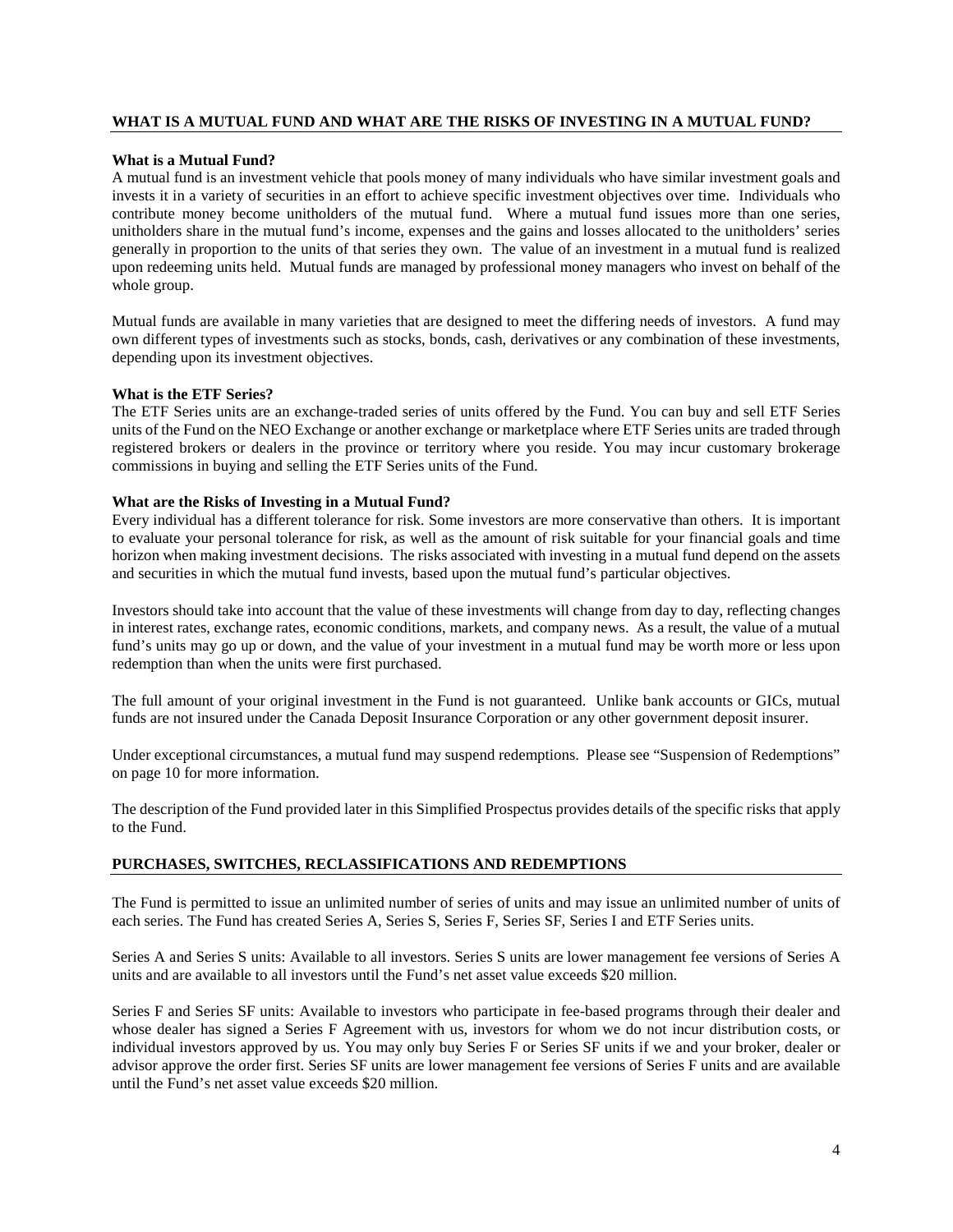Series I units: Available to institutional investors or to other investors on a case-by-case basis, all at the discretion of the Manager.

ETF Series units: Available to all investors. Generally, investors purchase ETF Series units on the NEO Exchange or another exchange or marketplace where the ETF Series units are traded through a registered broker or dealer in the province or territory where the investor resides. You may incur customary brokerage commissions in purchasing or selling ETF Series units. No fees are paid by you to us or the Fund in connection with the purchasing or selling of ETF Series units on the NEO Exchange or another exchange or marketplace.

Although the money which you and other investors pay to purchase units of any series of the Fund is tracked on a series by series basis in the Fund's administrative records, the assets of all the series of the Fund are combined in a single pool to create one portfolio for investment purposes.

The Fund is available in each of the provinces and territories of Canada. You may purchase, switch, reclassify or redeem the Mutual Fund Series units of the Fund by contacting your investment advisor. Orders to purchase or sell ETF Series units of the Fund can be made through a registered broker or dealer on the NEO Exchange or another exchange or marketplace.

The minimum initial investment in Series A, Series S, Series F and Series SF units of the Fund is \$500. The minimum subsequent investment in Series A, Series S, Series F and Series SF units of the Fund is \$25. These minimum investment amounts may be adjusted or waived in the absolute discretion of the Manager. There are no minimum initial or subsequent investment amounts for ETF Series units.

# **Purchases of Mutual Fund Series Units**

You must include payment with your purchase order of Mutual Fund Series units. Purchase orders which are deposited with a dealer will be forwarded by the dealer to the recordkeeper on the same day on which the purchase order is received, or if received after 4:00 p.m. (Eastern time), on the next business day. The dealer must send an investor's purchase order by courier, priority post or telecommunications facility *without charge to the investor*.

We have the right to accept or reject any purchase order, but must make a decision to reject an order within one business day after receiving the order. The payment received with a rejected order will be refunded immediately.

No certificates are issued for Mutual Fund Series units purchased, but an investor receives, following each purchase of Mutual Fund Series units, a written statement indicating all relevant details of the purchase transaction, including the dollar amount of the purchase order, the net asset value per unit applied to the purchase order and the number of Mutual Fund Series units purchased.

The purchase, switch, reclassification or redemption price of a Mutual Fund Series unit of the Fund is the net asset value per unit of a series prevailing at the time of purchase, switch, reclassification or redemption. The net asset value per unit (or unit price) for each Mutual Fund Series unit of the Fund is based on the value of the series' proportionate share of the net assets of the Fund, less the proportionate share of the common expenses allocated to that series and less any expenses attributable to that series, divided by the total number of units of that series outstanding. The Mutual Fund Series unit price of the Fund is calculated at the end of each business day.

All requests for any purchases, switches, reclassifications or redemptions of Mutual Fund Series units must be received by the Recordkeeper prior to 4:00 p.m. (Eastern time) on a regular business day in Toronto in order to receive that business day's unit price for that series, which is calculated as of the close of business on that day. If your request is received after 4:00 p.m. (Eastern time) or on a day that is not a regular business day in Toronto, the unit price applied to your request will be determined at the close of business on the following regular business day in Toronto. You and your advisor are responsible for the completeness and accuracy of your order. Orders will only be processed if complete.

Your dealer may seek reimbursement from you for any of its losses caused in connection with a failed settlement of either a purchase or redemption of the applicable Mutual Fund Series of units of the Fund where such dealer has the contractual right to do so.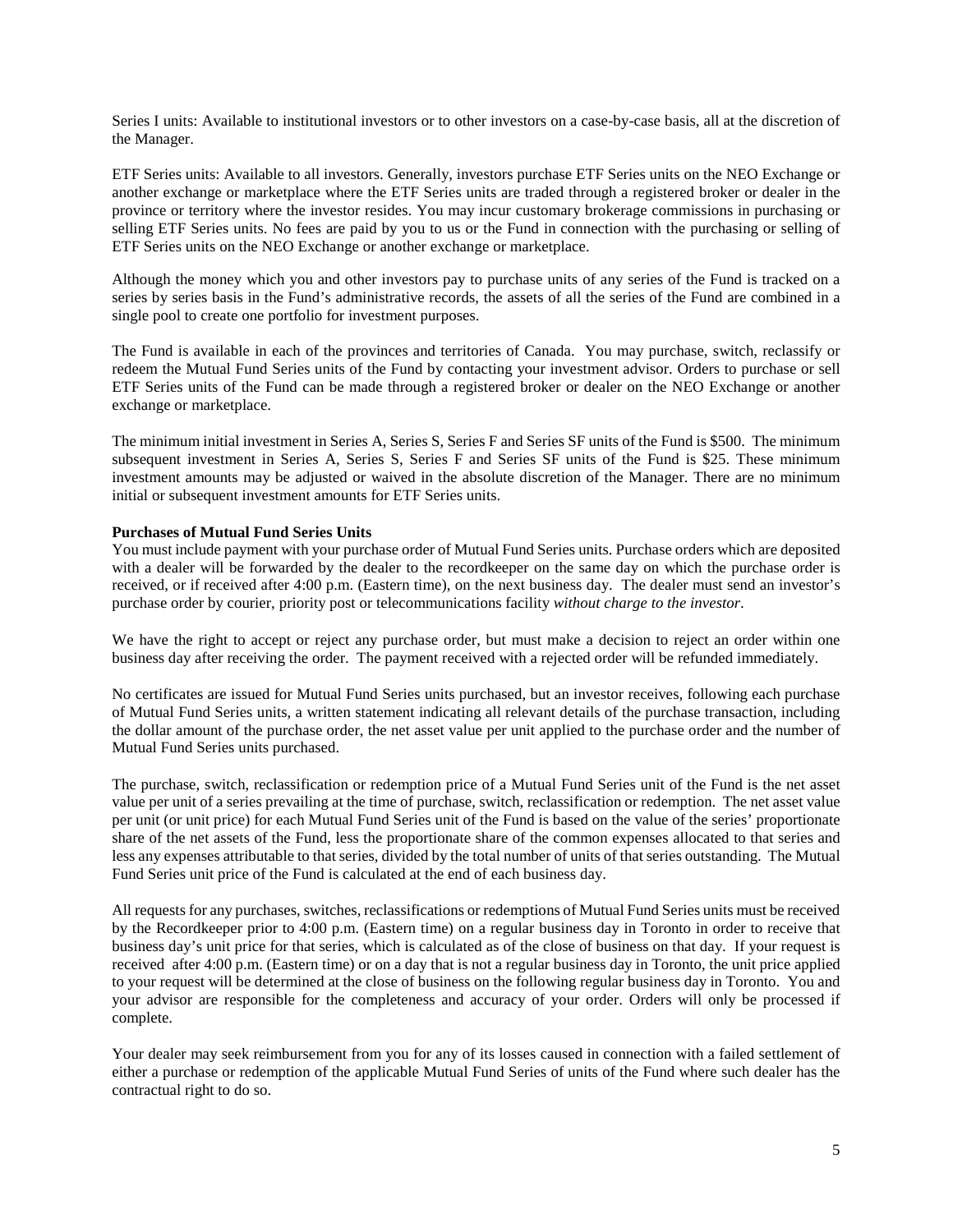The Fund is valued in Canadian dollars and can be purchased in Canadian dollars. Further information on the calculation of the net asset value of the Fund is described in the Fund's Annual Information Form. Please see page 3 to find out how to obtain a copy.

Your dealer is responsible to recommend the most suitable series and purchase option for you. We do not monitor the appropriateness of any series of the Fund for any investor and make no determination as to the appropriateness of any series of the Fund for any investor, including investors who hold the Fund in a discount broker account. We also do not automatically switch your units with another series of the same Fund if you attain minimum investment amounts for a series. Please note that for Mutual Fund Series units that are purchased, redeemed, switched or reclassified through registered dealers approved by us, investors may be required to pay different fees and expenses. Please see "Fees and Expenses" on page 12 and "Dealer Compensation" on page 14.

# **Purchases of Series A and Series S Units**

Series A and Series S units of the Fund are available to all investors under the Initial Sales Charge Option. Under the Initial Sales Charge Option, investors may pay a fee between 0% and 5% of the value of the units purchased to the dealer at the time of purchase. Please see "Fees and Expenses" on page 12 and "Dealer Compensation" on page 14.

# **Purchases of Series F and Series SF Units**

Series F and Series SF units of the Fund are available to (i) investors who participate in fee-based programs with dealers who have signed a Series F Agreement with us, (ii) investors for whom we do not incur any distribution costs, or (iii) individual investors approved by us. In fee-based programs, instead of paying sales charges or other charges on the purchase or redemption of Series F or Series SF units, investors pay their dealer ongoing fees for investment management or financial planning advice. We don't pay any sales commissions or trailer fees to dealers who sell Series F or Series SF units.

If you cease to be eligible to hold Series F or Series SF units of the Fund, we may reclassify your Series F and Series SF units into another series of units of the Fund which you are eligible to hold after providing you with 5 days' notice, unless you notify us during the notice period and we agree that you are once again eligible to hold your units. If you are reclassified into Series A or Series S units of the Fund, your Series A or Series S units of the Fund will be reclassified through your dealer under the Initial Sales Charge Option.

# **Purchases of Series I Units**

Series I units of the Fund are available to institutional investors or to other investors on a case-by-case basis, all at our discretion.

If you cease to be eligible to hold Series I units, we may reclassify your units into another series of units of the Fund which you are eligible to hold after providing you with 5 days' notice, unless you notify us during the notice period and we agree that you are once again eligible to hold your units. If you are reclassified into Series A or Series S units of the Fund, your Series A or Series S units of the Fund will be reclassified through your dealer under the Initial Sales Charge Option.

# **Purchases of ETF Series Units**

## **To the Designated Broker and ETF Dealers**

We have entered into designated broker agreements (each, a "Designated Broker Agreement") with registered dealers (each, a "Designated Broker") pursuant to which the Designated Brokers have agreed to perform certain duties relating to the ETF Series units including, without limitation: (i) to subscribe for a sufficient number of ETF Series units to satisfy the NEO Exchange's original listing requirements; (ii) to subscribe for ETF Series units when cash redemptions of ETF Series units occur; and (iii) to post a liquid two-way market for the trading of ETF Series units on the NEO Exchange. We may, in our discretion from time to time, reimburse the Designated Broker for certain expenses incurred by the Designated Broker in performing these duties. In accordance with the Designated Broker Agreements, we may require the Designated Brokers to subscribe for ETF Series units for cash.

Generally, all orders to purchase ETF Series units directly from the Fund must be placed by a Designated Broker or a registered dealer (that may or may not be the Designated Broker (as defined above)) that has entered into continuous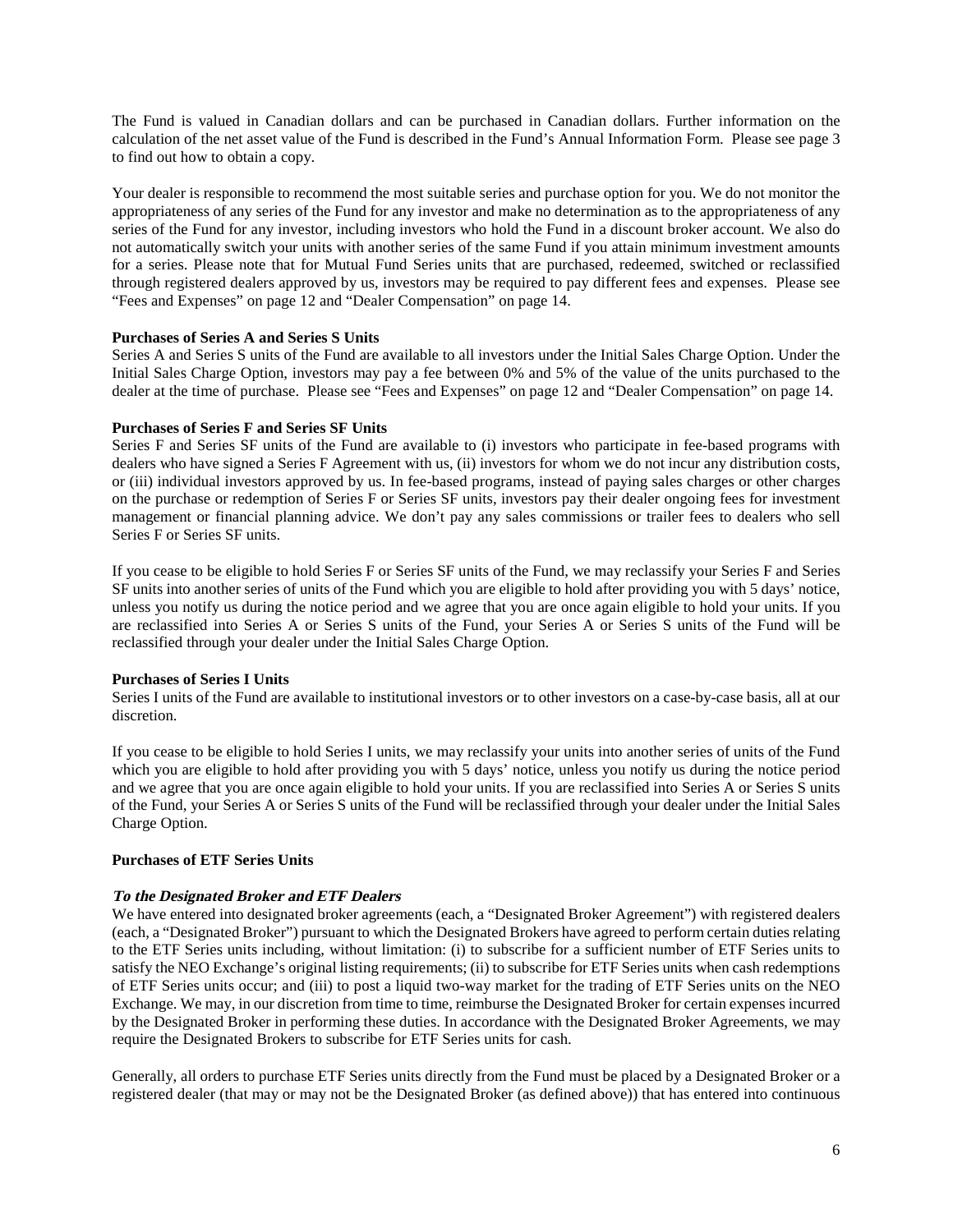distribution dealer agreements with us authorizing the dealer to subscribe for, purchase, exchange and redeem ETF Series units from the Fund on a continuous basis from time to time (such dealers, the "ETF Dealers").

We reserve the absolute right to reject any subscription order placed by a Designated Broker or an ETF Dealer in connection with the issuance of ETF Series units. On the listing, issuance, exchange or redemption of ETF Series units, we may, in our discretion, charge an administrative fee to a Designated Broker or an ETF Dealer to offset the expenses incurred in listing, issuing, exchanging or redeeming the ETF Series units.

After the initial issuance of ETF Series units to a Designated Broker to satisfy the NEO Exchange's original listing requirements, the Designated Broker or an ETF Dealer may place a subscription order for a Prescribed Number of ETF Series Units (and any additional multiple thereof) on each business day and in connection with the ETF Series units, any day on which the exchange on which the ETF Series units are listed is open for trading (a "Valuation Date") or such other day as determined by us. "Prescribed Number of ETF Series Units" means the number of ETF Series units determined by us from time to time for the purpose of subscription orders, exchanges, redemptions or for other purposes. The cut-off time for subscriptions of ETF Series units is 4:00 p.m. (Eastern time) on the Valuation Date. If a subscription order is received after the cut-off time on a Valuation Date, the subscription order will be deemed to be received on the next Valuation Date and will be based on the applicable net asset value per security determined on such next Valuation Date.

For each Prescribed Number of ETF Series Units issued, an ETF Dealer must deliver payment consisting of, in our discretion: (i) cash in an amount equal to the aggregate net asset value per unit of the Prescribed Number of ETF Series Units next determined following the receipt of the subscription order; or (ii) a group of securities and/or assets selected by us from time to time, representing the constituents of, and their weightings in, the portfolio of the Fund (a "Basket of Securities"), and cash in an amount sufficient so that the value of the securities and the cash received is equal to the aggregate net asset value per unit of the Prescribed Number of ETF Series Units next determined following the receipt of the subscription order.

We will make available to the Designated Broker and any ETF Dealer information as to the Prescribed Number of ETF Series Units and any Basket of Securities for the Fund for each Valuation Date. We may, in our discretion, increase or decrease the Prescribed Number of ETF Series Units from time to time.

# **To the Designated Broker in Special Circumstances**

ETF Series units may also be issued to the Designated Broker in certain special circumstances, including when cash redemptions of ETF Series units occur.

# **Buying and Selling ETF Series Units**

ETF Series units may be purchased over the NEO Exchange or another exchange or marketplace through registered brokers and dealers in the province or territory in which you reside. The Fund issues ETF Series units directly to the Designated Broker and ETF Dealers.

ETF Series units must be purchased, transferred or surrendered for exchange or redemption only through a CDS Clearing and Depository Services Inc. ("CDS") participant. All rights as an owner of ETF Series units must be exercised through, and all payments or other property to which you are entitled will be made or delivered by, CDS or the CDS participant through which you hold such units. Upon purchase of any ETF Series units, you will receive only the customary confirmation.

From time to time as may be agreed by the Fund and the Designated Broker and ETF Dealers, the Designated Broker and ETF Dealers may agree to accept securities of issuers included in the portfolio of the Fund ("Constituent Securities") as payment for ETF Series units from prospective purchasers.

### **Switches between Ninepoint mutual funds**

You may, at any time, switch all or part of your investment in a Mutual Fund Series of units of the Fund to Mutual Fund Series securities of another Ninepoint mutual fund of the same series, provided that the Mutual Fund Series of securities you wish to switch to is offered by that other Ninepoint mutual fund. Switching into ETF Series securities of another fund or from ETF Series units to Mutual Fund Series securities of another fund is not permitted. You can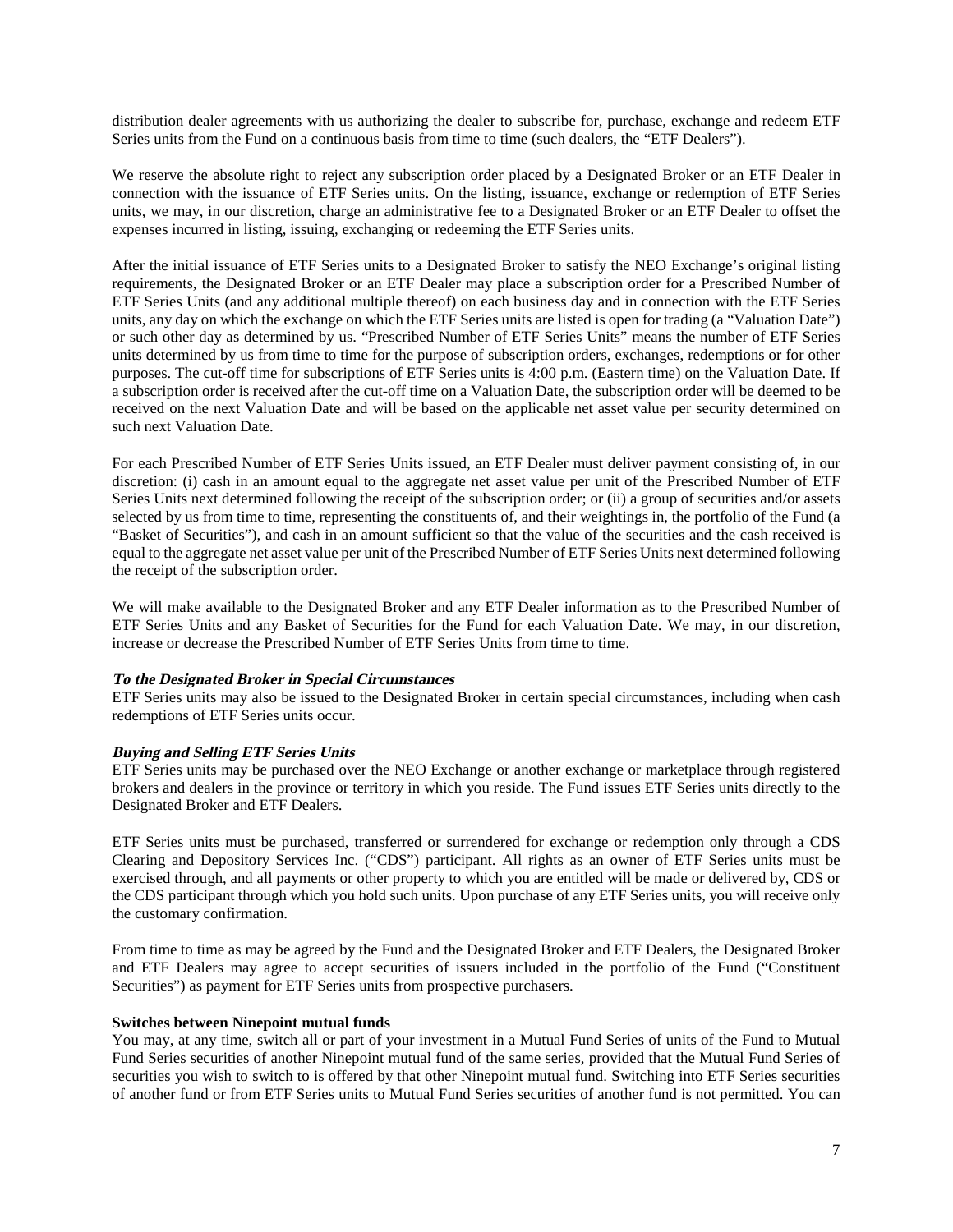only switch between securities purchased in the same currency. You may request a switch of your Mutual Fund Series of units by contacting your registered broker or dealer.

A switch is a redemption of units of the Fund and a purchase of securities of another Ninepoint mutual fund, resulting in a taxable disposition of the units switched. Accordingly, you will realize a capital gain or loss on the switch transaction. Please see "Income Tax Considerations for Investors" on page 15.

When you switch units of any Mutual Fund Series of the Fund, your registered dealer may charge you a switch fee of up to 2% of the net asset value of the units switched. This fee is negotiated with and paid to your dealer.

Upon a switch of your Mutual Fund Series of units, the number of securities you hold will change since each Mutual Fund Series of securities of a Ninepoint mutual fund has a different security price.

### **Reclassification between Mutual Fund Series of the Fund**

You may, at any time, reclassify all or part of your investment in one Mutual Fund Series of the Fund to another Mutual Fund Series of the Fund, provided that such series is available for purchase and you are eligible to invest in the Mutual Fund Series of units into which you are reclassifying.

You cannot reclassify between ETF Series units and Mutual Fund Series units of the Fund. You may only buy and sell ETF Series units at the market price on the NEO Exchange through a registered broker or dealer subject only to customary brokerage commissions.

If you wish to reclassify all or part of your investment in Series F, Series SF or Series I units of the Fund into Series A or Series S units of the Fund, your Series A and Series S units of the Fund will be reclassified through your dealer under the Initial Sales Charge Option. A reclassification between Mutual Fund Series of units of the Fund will not be considered a disposition for tax purposes and, accordingly, you will not realize a capital gain or loss. Please see "Income Tax Considerations for Investors" on page 15. You may request a reclassification of your Mutual Fund Series of units by contacting your registered broker or dealer.

When you reclassify units of any Mutual Fund Series of the Fund, your registered dealer may charge you a fee of up to 2% of the net asset value of the units reclassified. This fee is negotiated with and paid to your dealer.

Upon a reclassification of your Mutual Fund Series of units, the number of units you hold will change since each Mutual Fund Series of units of the Fund has a different unit price. If you cease to be eligible to hold Series F, Series SF or Series I units of the Fund, we may reclassify your units into another series of units of the Fund which you are eligible to hold after providing you with 5 days' notice, unless you notify us during the notice period and we agree that you are once again eligible to hold your units. If you are reclassified into Series A or Series S units of the Fund, your Series A and Series S units of the Fund will be reclassified through your dealer under the Initial Sales Charge Option.

### **Redemptions of Mutual Fund Series Units**

You may redeem your Mutual Fund Series units of the Fund by completing a redemption request and depositing it with your registered dealer approved by us. We may require that an investor's signature on any redemption request be guaranteed by a bank, trust company, credit union or otherwise to our satisfaction. A redemption request received by the recordkeeper before 4:00 p.m. (Eastern time) on a regular business day will receive the net asset value per unit for the applicable Mutual Fund Series of units established as of the close of business on that day. A redemption request received by the recordkeeper after 4:00 p.m. (Eastern time) or on a day which is not a regular business day in Toronto, Ontario will receive the net asset value per unit for the applicable Mutual Fund Series of units established as of the close of business on the next regular business day. A dealer which receives a redemption request is required to transmit the redemption request to the recordkeeper without charge to the investor and where practicable, by courier, priority post or telecommunications facility. The redemption payments will be made in Canadian dollars.

**The recordkeeper will pay redemption proceeds within two business days after the receipt of your order, provided the written request for redemption submitted to your registered dealer is complete and your registered dealer has provided correct settlement instructions to the recordkeeper.**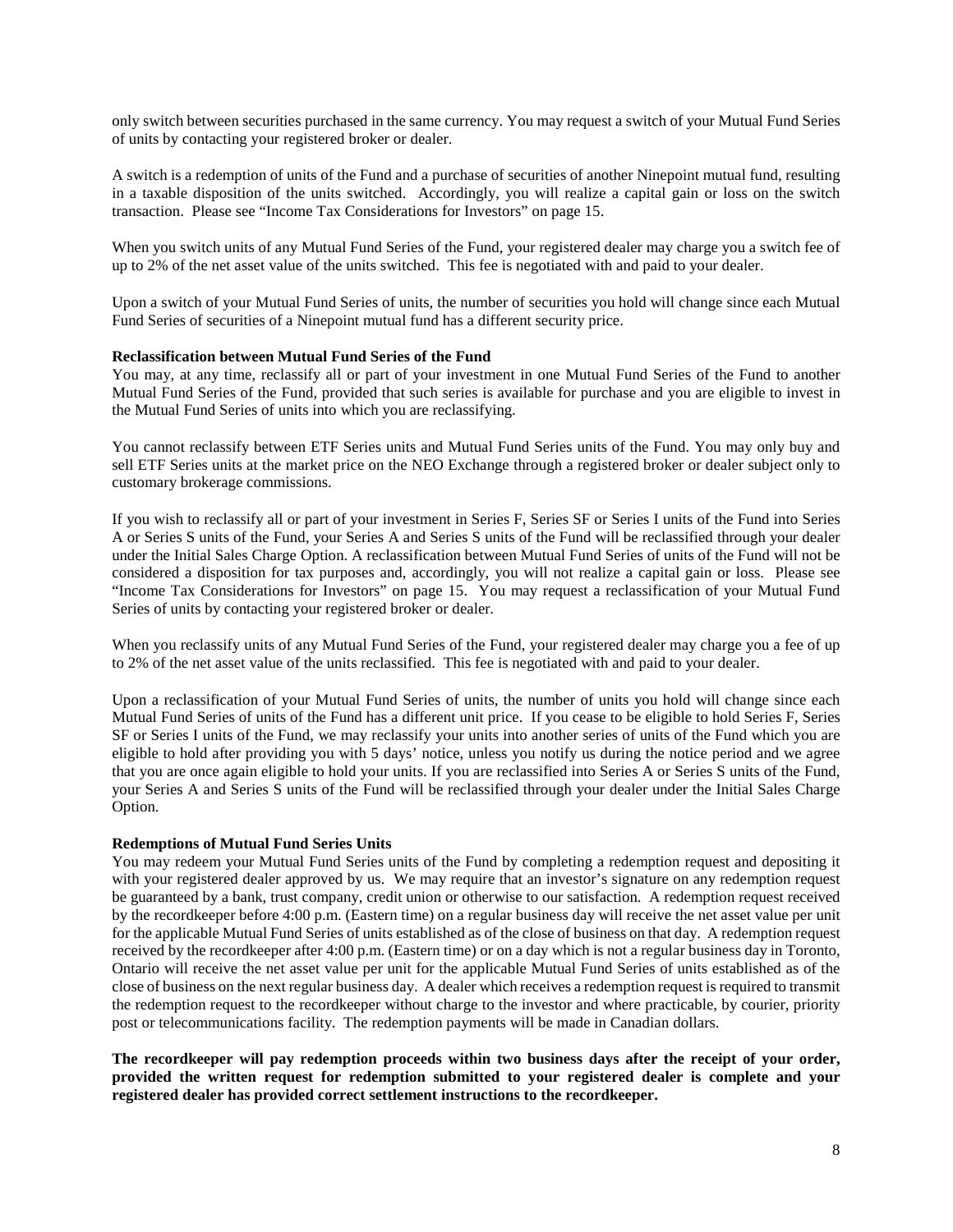We have the right, upon 30 days' written notice to the investor, to redeem Series A, Series S, Series F, Series SF and Series I units owned by an investor if the value of those units is less than \$500. An investor may prevent the automatic redemption by purchasing additional units to increase the value of the units to an amount equal to or greater than \$500 before the end of the 30-day notice period.

# **Redemptions and Exchanges of ETF Series Units**

# **Redemptions for Cash**

On any Valuation Date, you may choose to redeem ETF Series securities in any number for cash at a redemption price per ETF Series unit equal to 95% of the closing exchange price of the ETF Series unit on the effective date of redemption, subject to a maximum redemption price of the applicable net asset value per ETF Series unit. As you will generally be able to sell ETF Series units at the market price on the NEO Exchange or another exchange or marketplace through a registered broker or dealer, subject only to customary brokerage commissions, you are advised to consult your broker, dealer or investment adviser before redeeming your ETF Series units for cash.

For such a cash redemption to be effective on a Valuation Date, a cash redemption request in the form prescribed by us must be delivered to the Fund at the office of the Manager through a registered broker or dealer or other financial institution that is a CDS participant and that holds ETF Series units on behalf of the beneficial owner of such ETF Series units by 9:00 a.m. (Eastern time) on the Valuation Date (or such later time on such Valuation Date as we may permit). If the cash redemption request is received after 9:00 a.m. (Eastern time) on a Valuation Date, the cash redemption request will be effective on the next Valuation Date. Payment of the redemption price will be made by no later than the second Valuation Date after the effective day of the redemption, subject to us receiving all necessary documentation. The cash redemption request forms may be obtained from us.

If you exercise this cash redemption right during the period that begins one business day prior to a date designated by us as a record date for the determination of unitholders entitled to receive a distribution from the ETF Series of the Fund (a "Distribution Record Date") and ends on and includes that Distribution Record Date, you will be entitled to receive the applicable distribution in respect of those ETF Series units.

We will pay redemption proceeds within two business days of receiving all necessary redemption documents. If all necessary documents are not received by us within ten business days of receiving a redemption request, you will be deemed to repurchase the ETF Series units on the tenth business day at the net asset value per ETF Series unit calculated that day. The redemption proceeds will be applied to the payment of the issue price of the units. If the cost to repurchase the ETF Series units is less than the redemption proceeds, the difference will belong to the Fund. If the cost to repurchase the ETF Series units is more than the redemption proceeds, we will pay any shortfall to the Fund, but we may collect such amount, together with the charges and expenses incurred, with interest, from the broker or dealer who placed the redemption request. Your broker or dealer has the right to collect these amounts from you.

If you are redeeming more than \$25,000 of the Fund, your signature must be guaranteed by your bank, trust company or registered broker or dealer. In some cases, we may require other documents or proof of signing authority. You can contact your registered broker or dealer or us to find out the documents that are required to complete the sale.

We reserve the right to cause the Fund to redeem the ETF Series units held by you at a price equal to the net asset value per ETF Series unit on the effective date of such redemption if we believe it is in the best interests of the Fund to do so.

# **Exchange of Prescribed Number of ETF Series Units**

On any Valuation Date, with our consent, you may exchange a minimum of a Prescribed Number of ETF Series Units (and any additional multiple thereof) for, in our discretion, cash only or a Basket of Securities and cash. The securities that constitute the Basket of Securities received on a redemption may not be qualified investments under the *Income Tax Act* (Canada) (the "Tax Act") for a registered retirement savings plan ("RRSP"), registered retirement income fund ("RRIF"), deferred profit sharing plan, registered education savings plan ("RESP"), registered disability savings plan ("RDSP") or tax-free savings accounts ("TFSAs") (each, a "Registered Plan", and collectively, "Registered Plans"). You should consult with your tax advisor before exchanging ETF Series Units held in your Registered Plan.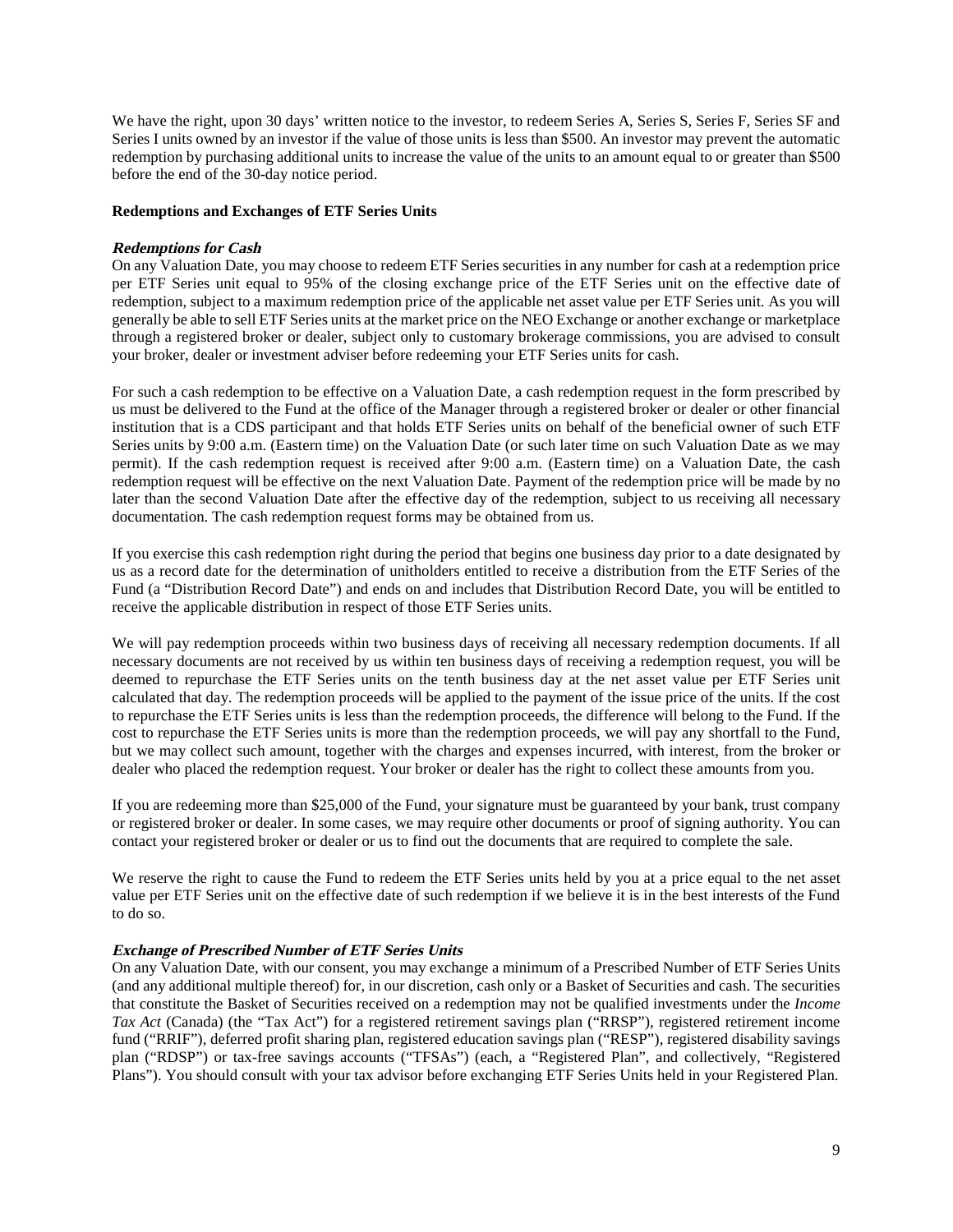To effect an exchange of ETF Series units, you must submit an exchange request, in the form prescribed by us from time to time to the Fund at the office of the Manager, or as we otherwise direct. The exchange price is equal to the aggregate net asset value per ETF Series unit of the Prescribed Number of ETF Series Units on the effective day of the exchange request, payable by delivery of, in our discretion, cash only or a Basket of Securities (constituted prior to the receipt of the exchange request) and cash. On an exchange for cash, we may, in our discretion, require you to pay to the Fund an exchange transaction fee that approximates the trading expenses incurred or expected to be incurred by the Fund in connection with the sale by the Fund of units in order to obtain the necessary cash to fund the exchange price, including, but not limited to, brokerage expenses, commissions and transaction costs. On an exchange, the applicable ETF Series units will be redeemed.

The cut-off time for exchanges of ETF Series units is 4:00 p.m. (Eastern time) on a Valuation Date. Any exchange request received after the cut-off time on a Valuation Date will be deemed to be received on the next Valuation Date and will be based on the net asset value per ETF Series units determined on such next Valuation Date. Settlement of exchanges for cash or a Basket of Securities and cash, as the case may be, will be made by no later than the second Valuation Date after the effective day of the exchange request. The securities to be included in the Basket of Securities delivered on an exchange shall be selected by us in our discretion.

We will make available to the Designated Broker and any ETF Dealers information as to the Prescribed Number of ETF Series Units and the Basket of Securities for the Fund for each Valuation Date. We may, in our discretion, increase or decrease the Prescribed Number of ETF Series Units from time to time.

If Constituent Securities are cease traded at any time by order of a securities regulatory authority or other relevant regulator or stock exchange, the delivery of such securities to you on an exchange of a Prescribed Number of ETF Series Units may be postponed until such time as the transfer of the securities is permitted by law.

# **Exchange and Redemption of ETF Series Units through CDS Participants**

The exchange and redemption rights described above must be exercised through the CDS participant through which you hold ETF Series units. Beneficial owners of ETF Series units should ensure that they provide exchange and/or redemption instructions to the CDS participants through which they hold ETF Series units sufficiently in advance of the cut-off times set by CDS participants to allow such CDS participants to notify us or as we may direct prior to the relevant cut-off time.

### **Suspension of Redemptions**

Under extraordinary circumstances, the rights of investors to redeem Mutual Fund Series units of the Fund may be suspended. This would most likely occur if normal trading is suspended in the market, within or outside Canada, which represents more than 50% by value, or underlying market exposure, of the total assets of the Fund (without any allowance for liabilities) and if the assets of the Fund cannot be traded in any other market that represents a reasonably practical alternative for the Fund. The Manager may also suspend the redemption of Mutual Fund Series units of the Fund with the consent of any securities commission or regulatory body having jurisdiction.

# **Short-Term Trading**

Short-term trading in units of the Fund can have an adverse effect on the Fund. Such trading can increase brokerage and other administrative costs of the Fund and interfere with our long-term investment decisions.

We have adopted certain restrictions to deter short-term trading. For example, we may restrict your purchases if you engage in such short-term trading. Our restrictions also include charging a fee of up to 1.5% of the net asset value of the units of the Fund that are redeemed within 20 days of purchasing or switching them. In addition, if we detect excessive trading of your units in a Fund within 90 days of purchasing or switching them, we reserve the right to charge an additional 3% of the net asset value of the units. These fees are payable to the Fund.

The short-term trading fee will not be charged:

(i) for a redemption of units acquired through automatic reinvestment of all distributions of net income or capital gains by the Fund;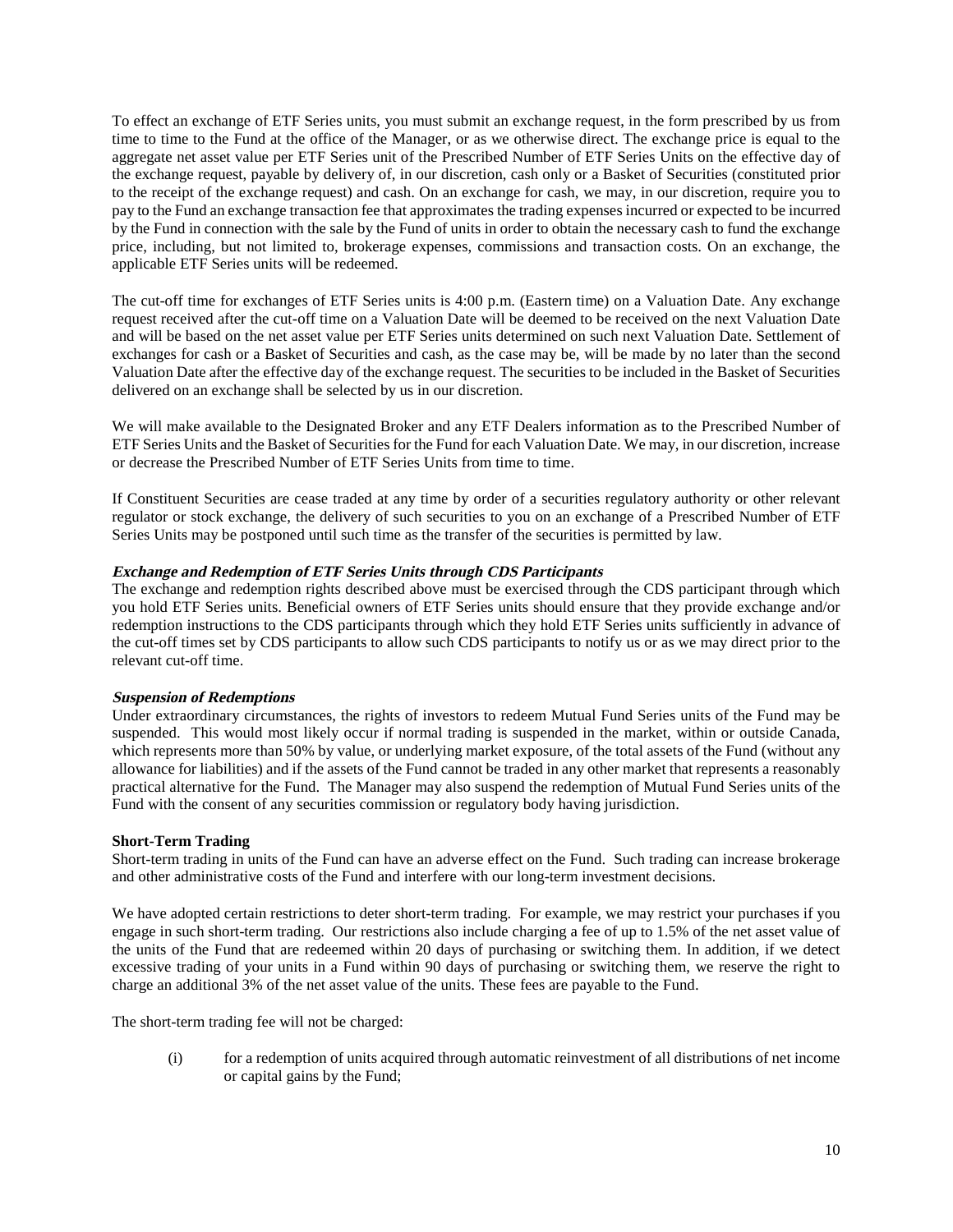- (ii) for a redemption of units in connection with a failed settlement of a purchase of units;
- (iii) as a result of reclassifying units of the Fund from one series into another series of the Fund;
- (iv) for a redemption of units by another investment fund or investment product approved by us;
- (v) for a redemption of units as a result of regular payments made from RRIFs and locked-in retirement income funds; or
- (vi) in the absolute discretion of the Manager.

For purposes of the short-term trading fee, units will be considered to be redeemed on a first-in, first-out basis.

While these restrictions and our monitoring attempt to deter short-term trading, we cannot ensure that such trading will be completely eliminated.

The short-term trading fees generally do not apply to ETF Series units. We do not believe that it is necessary to impose any short-term trading restrictions on ETF Series units, as such series are primarily traded in the secondary market, in the same way as other listed securities. In the few situations where ETF Series units of the Fund are not purchased in the secondary market, purchases usually involve a Designated Broker or an ETF Dealer upon whom we may impose a redemption fee, which is intended to compensate the Fund for any costs and expenses incurred in relation to the trade.

Please see "Short Term Trading Fee" under "Fees and Expenses Payable Directly by You" on page 13.

# **Special Considerations for Unitholders**

The provisions of the so-called "early warning" requirements in Canadian securities legislation do not apply if a person or company acquires 10% or more of the ETF Series units of the Fund. The Fund has obtained relief to permit unitholders to acquire more than 20% of the ETF Series units of the Fund without regard to the takeover bid requirements of applicable Canadian securities legislation.

### **OPTIONAL SERVICES**

### **Pre-authorized Chequing Plan**

Each Mutual Fund Series of the Fund offers an automatic investment plan to allow investors to make regular biweekly, monthly, quarterly, semi-annual or annual purchases of units. The minimum initial investment in Series A, Series S, Series F or Series SF units of the Fund is \$500 and the minimum amount of each subsequent bi-weekly, monthly, quarterly, semi-annual or annual purchase is \$25. An investor may change the dollar amount of his or her investment, the frequency of payment or discontinue the plan by giving prior written notice to his or her registered dealer.

### **Averaging the Cost of Your Investments**

Making regular investments through our pre-authorized chequing plan can reduce the cost of investing, through a technique called dollar cost averaging. Investing equal amounts of money at regular intervals on an ongoing basis ensures that an investor buys fewer units when prices are high and more units when prices are low. Over time, this can mean a lower average cost per unit than by making one lump sum purchase.

### **Registered Plans**

Units of the Fund are expected to be, at all material times, qualified investments under the Tax Act for Registered Plans. We offer RRSPs, RRIFs, life income funds, locked-in retirement income funds ("LRIFs"), locked-in retirement accounts and TFSAs. Annuitants of RRSPs and RRIFs, holders of TFSAs and RDSPs and subscribers of RESPs should consult with their tax advisors as to whether units of the Fund would be prohibited investments under the Tax Act in their particular circumstances. Investors should consult their tax advisors for full particulars of the tax implications of establishing, amending and terminating Registered Plans.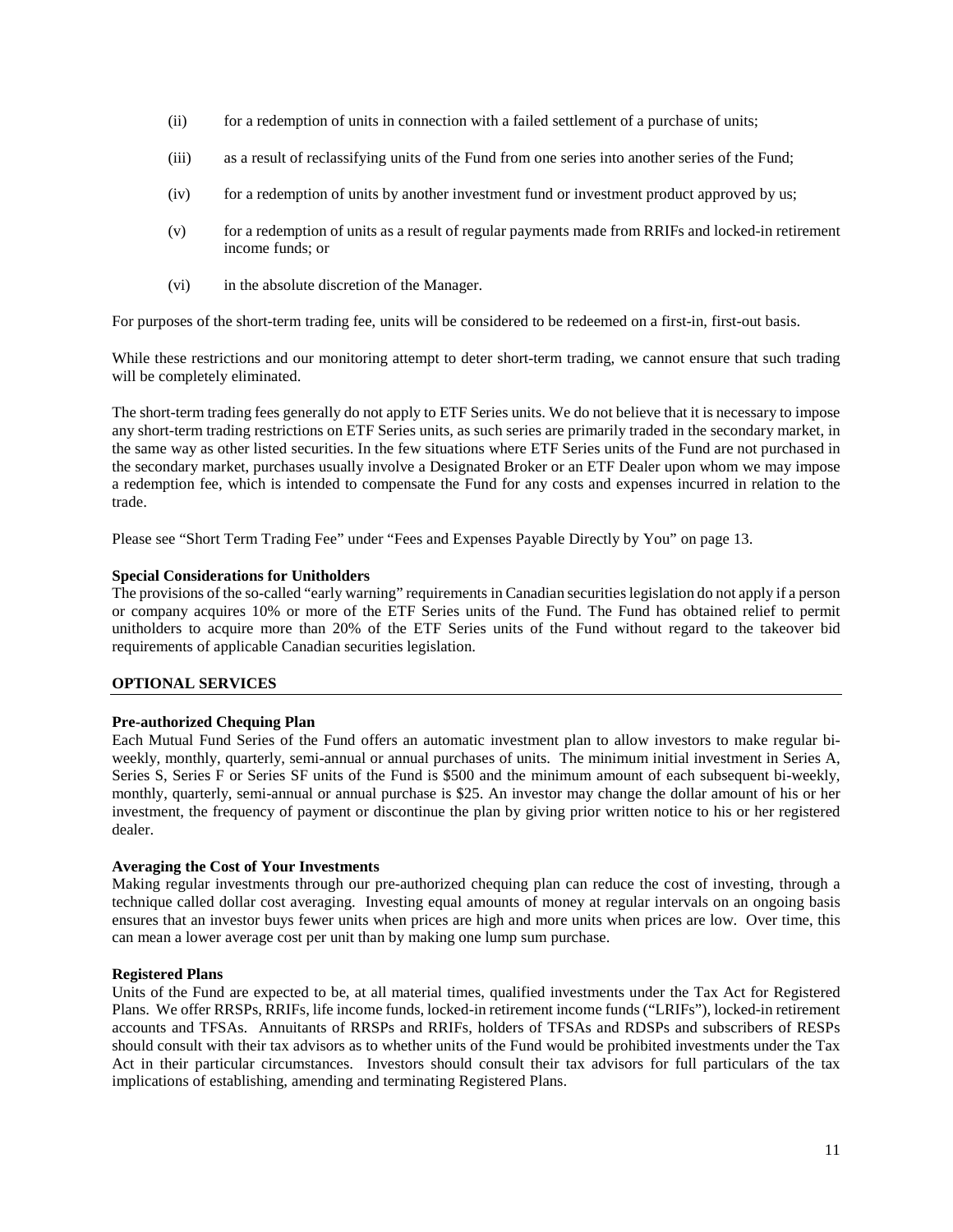#### **FEES AND EXPENSES**

This table lists the fees and expenses that you may have to pay if you invest in the Fund. You may have to pay some of these fees and expenses directly. The Fund may have to pay some of these fees and expenses, and as a result will reduce the value of your investment in the Fund. Your approval will be obtained if: (i) any change is made in the basis of calculation of a fee or expense charged to the Fund or a series of the Fund, or directly to you by us or the Fund in connection with the holding of units of the Fund, in a way that could result in an increase in charges to the Fund or the series of the Fund or you; or (ii) a fee or expense is introduced which is charged to the Fund or a series of the Fund, or directly to you by us or the Fund in connection with the holding of units of the Fund, that could result in an increase in charges to the Fund, a series or you. However, in each case, if the change is a result of a change made by a third party at arm's length to the Fund or if applicable securities laws do not require the approval of investors to be obtained, we will not obtain your approval before making the change. If required under applicable securities laws, we will send you a written notice at least 60 days before the effective date of the change.

#### **Fees and Expenses Payable by the Fund**

**Management Fees** The Fund pays the Manager an annual management fee as set out on page 20. Management fees are unique to each series of the Fund and are subject to applicable taxes including HST. The management fee is calculated and accrued daily and is paid on the last day of each month based on the daily net asset value of the series of the Fund. The management fee for Series I units of the Fund is negotiated by the investor and paid directly by the investor, and would not exceed the management fee payable on Series A units of the Fund.

The Manager provides certain services to the Fund, including, but not limited to:

- the day-to-day management of the Fund's business and affairs
- directing, or arranging for, the investment of the Fund's property
- developing applicable investment policies, practices, fundamental investment objectives and investment strategies including any investment restrictions
- receiving, accepting and rejecting subscriptions of units of the Fund and setting minimum initial and subsequent subscription amounts
- offering units of the Fund for sale and determining the fees in connection with the distribution of units including sales commissions, redemption fees, distribution fees and transfer fees
- authorizing all contractual arrangements relating to the Fund, including appointing the Fund's auditor, banker, recordkeeper, registrar, transfer agent and custodian
- establishing general matters of policy and establishing committees and advisory boards

To encourage large purchases in the Fund and to achieve effective management fees that are competitive for these investments, we may reduce the management fee payable by the Fund (a "management fee reduction") with respect to the units held by a particular investor. These fees may be reduced based on a number of factors including the number and value of units held by an investor (eg. generally \$5,000,000) purchased during a specified period negotiated with the investor. The amount of the reduction is negotiated with the investor. Investors who receive the benefit of a management fee reduction with the Manager will receive a proportionately larger distribution from the Fund (a "fee distribution") so that those investors will receive the benefit of the lower fee. Fee distributions are paid first out of net income and thereafter out of capital. All fee distributions are reinvested in additional units unless otherwise requested.

# **Operating Expenses** The Fund pays its own operating expenses, other than advertising costs and costs of dealer compensation programs, which are paid by the Manager.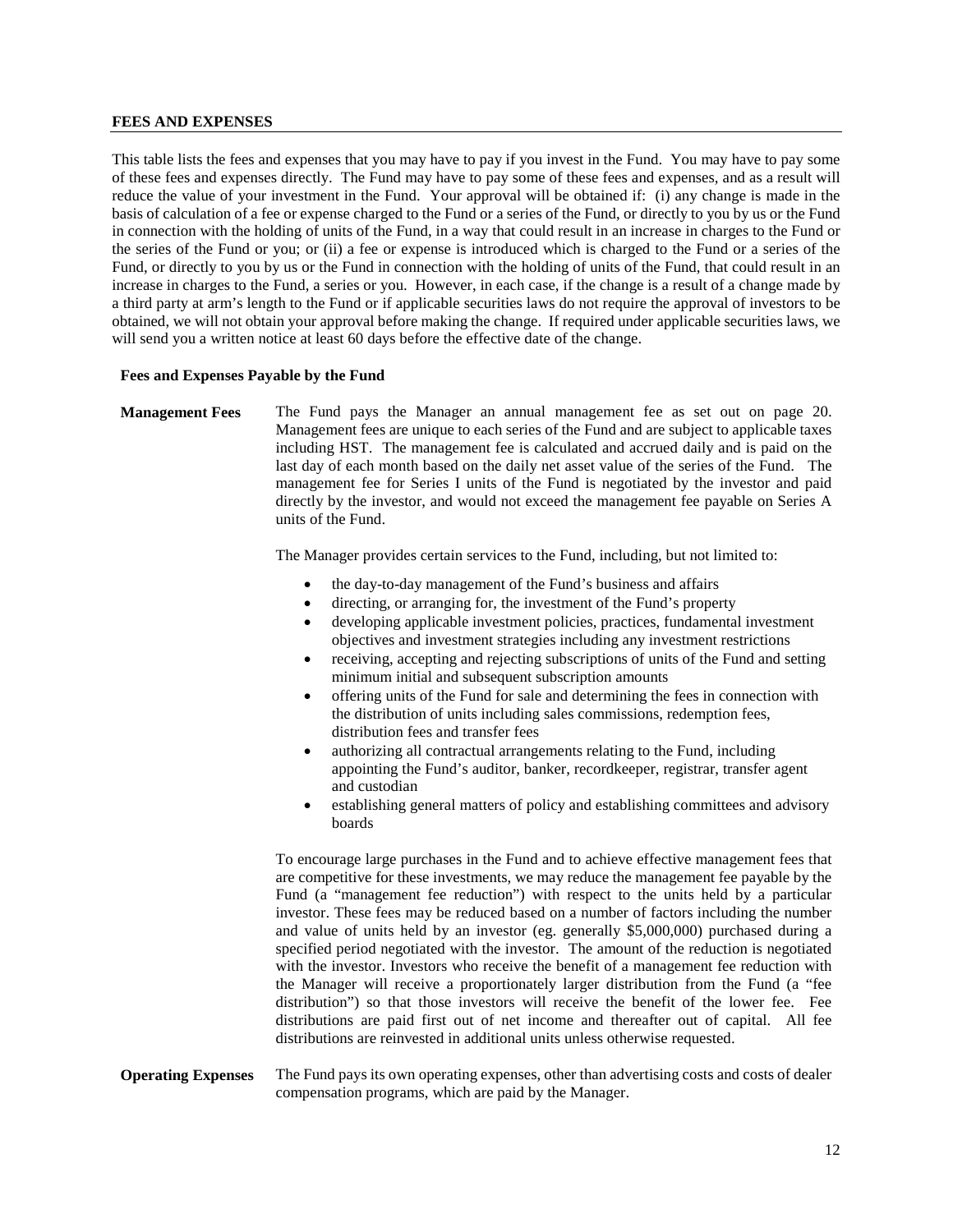Operating expenses include, but are not limited to, brokerage commissions and fees (if applicable), taxes, audit and legal fees, member fees of the independent review committee of the Fund (the "IRC"), costs and fees in connection with the operation of the IRC (including the costs of holding meetings, insurance premiums for the IRC, and fees and expenses of any advisers engaged by the IRC), safekeeping, trustee and custodial fees, registrar, distribution disbursement agency, transfer agency and related services fees, fees of recordkeepers, interest expenses, operating, administrative and systems costs (including overhead expenses of the Manager that are related to daily fund operating functions such as employee salaries, rent and utilities), investor servicing costs and costs of financial and other reports to investors, as well as prospectuses, fund facts and ETF facts and fees or costs relating to the posting or listing of units of the Fund on trading platforms, marketplaces or exchanges. Operating expenses and other costs of the Fund are subject to applicable taxes including HST.

Each Ninepoint investment fund, including the Fund, pays a proportionate share of the total compensation paid to the IRC each year and reimburses members of the IRC for expenses incurred by them in connection with their services as members of the IRC. Each member of the IRC, other than the Chairman, is paid, as compensation for his services, \$21,000 per annum. The Chairman is paid \$24,500 per annum.

#### **Fees and Expenses Payable Directly by You**

| <b>Sales Charges</b>                           | Under the Initial Sales Charge Option, a sales charge of 0-5.0% of the amount you invest<br>may be charged if you purchase Series A or Series S units of the Fund. You can negotiate<br>this amount with the dealer.                                                                                                                                                                                                                                                                                                                                                                                                                                                                                                                                                                                                                                                                                                                                                                                                                                                                                                                                                                                                                                                                                                  |
|------------------------------------------------|-----------------------------------------------------------------------------------------------------------------------------------------------------------------------------------------------------------------------------------------------------------------------------------------------------------------------------------------------------------------------------------------------------------------------------------------------------------------------------------------------------------------------------------------------------------------------------------------------------------------------------------------------------------------------------------------------------------------------------------------------------------------------------------------------------------------------------------------------------------------------------------------------------------------------------------------------------------------------------------------------------------------------------------------------------------------------------------------------------------------------------------------------------------------------------------------------------------------------------------------------------------------------------------------------------------------------|
| Switch<br><b>Fees/Reclassification</b><br>Fees | A fee of 0-2.0% of the value of the units of the Fund you wish to switch or reclassify may<br>be charged as negotiated with your dealer.                                                                                                                                                                                                                                                                                                                                                                                                                                                                                                                                                                                                                                                                                                                                                                                                                                                                                                                                                                                                                                                                                                                                                                              |
| <b>Redemption Fees</b>                         | There are no redemption fees payable upon the redemption of units of the Fund (subject<br>to a short-term trading fee, where applicable).                                                                                                                                                                                                                                                                                                                                                                                                                                                                                                                                                                                                                                                                                                                                                                                                                                                                                                                                                                                                                                                                                                                                                                             |
| <b>Short-Term</b><br><b>Trading Fee</b>        | We may impose a short-term trading fee payable by you to the Fund of up to 1.5% of the<br>aggregate net asset value of the units redeemed if such units are redeemed within 20 days<br>of their date of purchase or switch. In addition, if we detect excessive trading of your units<br>in a Fund within 90 days of purchasing or switching them, we reserve the right to charge<br>an additional 3% of the net asset value of the units. A short term trading fee will not be<br>charged (i) for a redemption of units acquired through automatic reinvestment of all<br>distributions of net income or capital gains by the Fund; (ii) for a redemption of units in<br>connection with a failed settlement of a purchase of units; (iii) as a result of reclassifying<br>units of the Fund from one series into another series of the Fund; (iv) for a redemption of<br>units by another investment fund or investment product approved by us; (v) for a<br>redemption of units as a result of regular payments made from RRIFs and LRIFs; or (vi)<br>in the absolute discretion of the Manager. For purposes of this short-term trading fee, units<br>will be considered to be redeemed on a first-in, first-out basis.<br>We will not impose any short-term trading fees for the redemption of ETF Series units. |
| <b>ETF Series</b><br><b>Administration Fee</b> | An amount may be charged to a Designated Broker or an ETF Dealer to offset certain<br>transaction and other costs associated with the listing, issue, exchange and/or redemption<br>of ETF Series units. This charge, which is payable to the Fund, does not apply to you if<br>you buy and sell your ETF Series units through the facilities of the NEO Exchange or<br>another exchange or marketplace.                                                                                                                                                                                                                                                                                                                                                                                                                                                                                                                                                                                                                                                                                                                                                                                                                                                                                                              |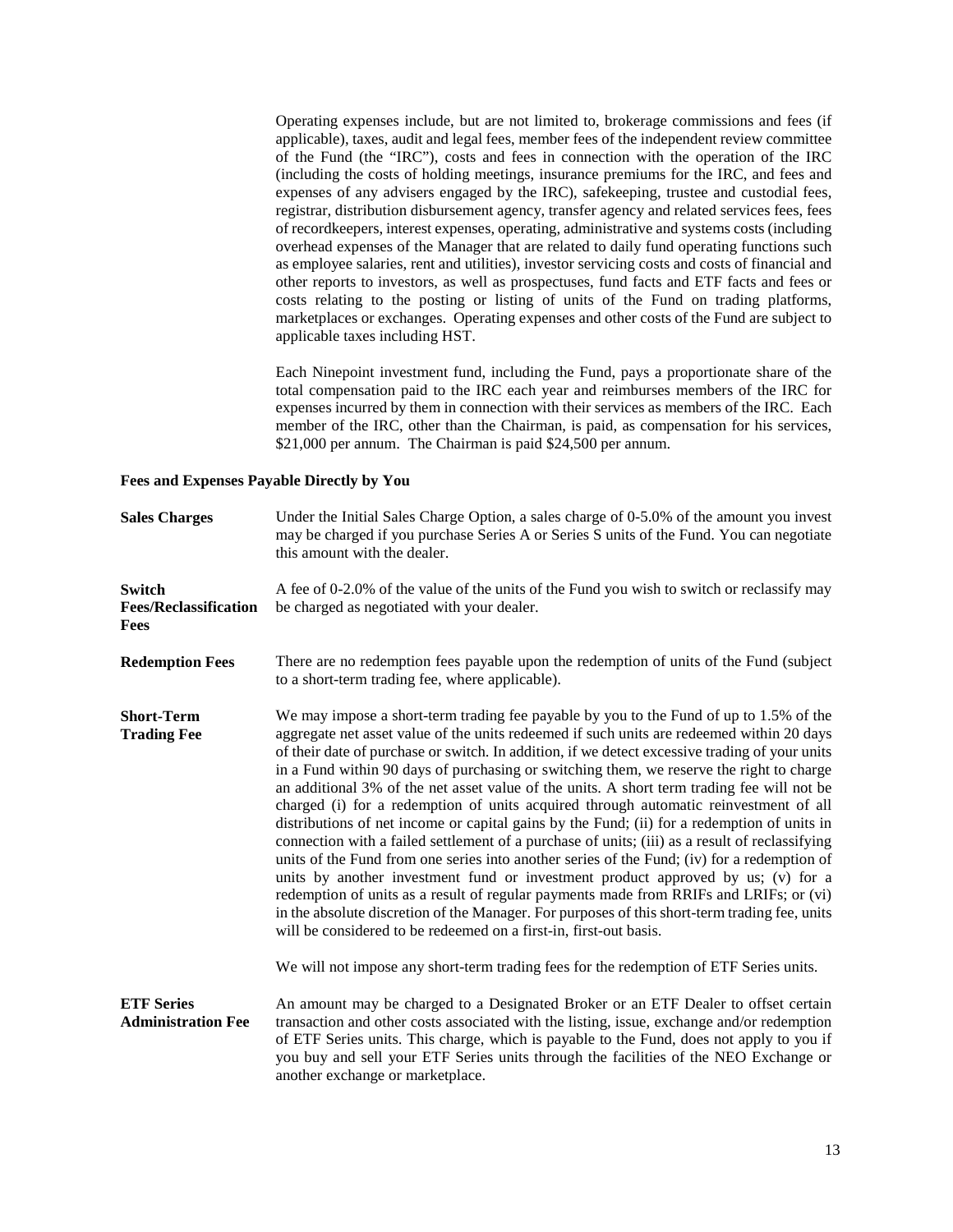| <b>ETF Brokerage</b><br><b>Commissions</b>    | You are able to buy or sell ETF Series units through registered brokers and dealers in the<br>province or territory where you reside. You may incur customary brokerage commissions<br>in buying or selling ETF Series units. The Fund issues ETF Series units directly to the<br>Designated Broker and the ETF Dealers. |
|-----------------------------------------------|--------------------------------------------------------------------------------------------------------------------------------------------------------------------------------------------------------------------------------------------------------------------------------------------------------------------------|
| <b>Pre-Authorized</b><br><b>Chequing Plan</b> | No fee is charged to open, close or administer an account.                                                                                                                                                                                                                                                               |
| <b>Registered Plan Fees</b>                   | No fee is charged to open, close or administer a Ninepoint Registered Plan. However, for<br>other Registered Plans holding other investments in addition to units of the Fund, an<br>annual trustee fee may apply. Please consult your advisor regarding this fee.                                                       |
| <b>Other Expenses</b>                         | No other charges apply. If applicable, you may be subject to fees and expenses by your<br>dealer.                                                                                                                                                                                                                        |

# **IMPACT OF SALES CHARGES**

The following table shows the amount of fees that you would have to pay under the Initial Sales Charge Option if you made an investment of \$1,000 in Series A or Series S units of the Fund, if you held that investment for one, three, five or ten years and redeemed immediately before the end of that period.

Sales charges may apply when you purchase Series A or Series S units. These fees can be negotiated between you and the dealer. There are no sales charges payable on Series F, Series SF, Series I or ETF Series units of the Fund. You may pay brokerage commission to your dealer when you purchase or sell ETF Series units.

|                                                                     | At Time of<br>Purchase | Year | 3 Years | 5 Years | 10 Years |
|---------------------------------------------------------------------|------------------------|------|---------|---------|----------|
| Initial Sales Charge Option <sup>1</sup><br>(Series A and Series S) | $$50^2$$               | Nil  | Nil     | Nil     | Nil      |

<sup>1</sup> A short-term trading fee may be applicable if units of the Fund are redeemed within a certain number of days of their date of purchase or switch. See "Short Term Trading Fee" in the chart on page 13.

<sup>2</sup> Assumes the maximum initial sales charge of 5.0% for Series A or Series S units of the Fund for each \$1,000 of investment in the Fund. The actual amount of the initial sales charge will be negotiated by you and your dealer.

### **DEALER COMPENSATION**

Your dealer may receive two types of compensation – sales commissions and trailing commissions.

### **Sales Commissions**

For Series A and Series S units of the Fund purchased under the Initial Sales Charge Option, the dealer which distributes such units may charge you a sales commission of up to 5.0% (\$50 for each \$1,000 of investment) of the value of Series A and Series S units of the Fund you purchased.

There are no sales commissions payable to your dealer for Series F, Series SF, Series I or ETF Series units of the Fund. You may pay brokerage commission to your dealer when you purchase or sell ETF Series units.

### **Trailing Commissions**

Trailing commissions are paid by the Manager to dealers from management fees and are not paid by the Fund directly. We may, at our discretion, negotiate, change the terms and conditions of, or discontinue the trailing commissions with dealers.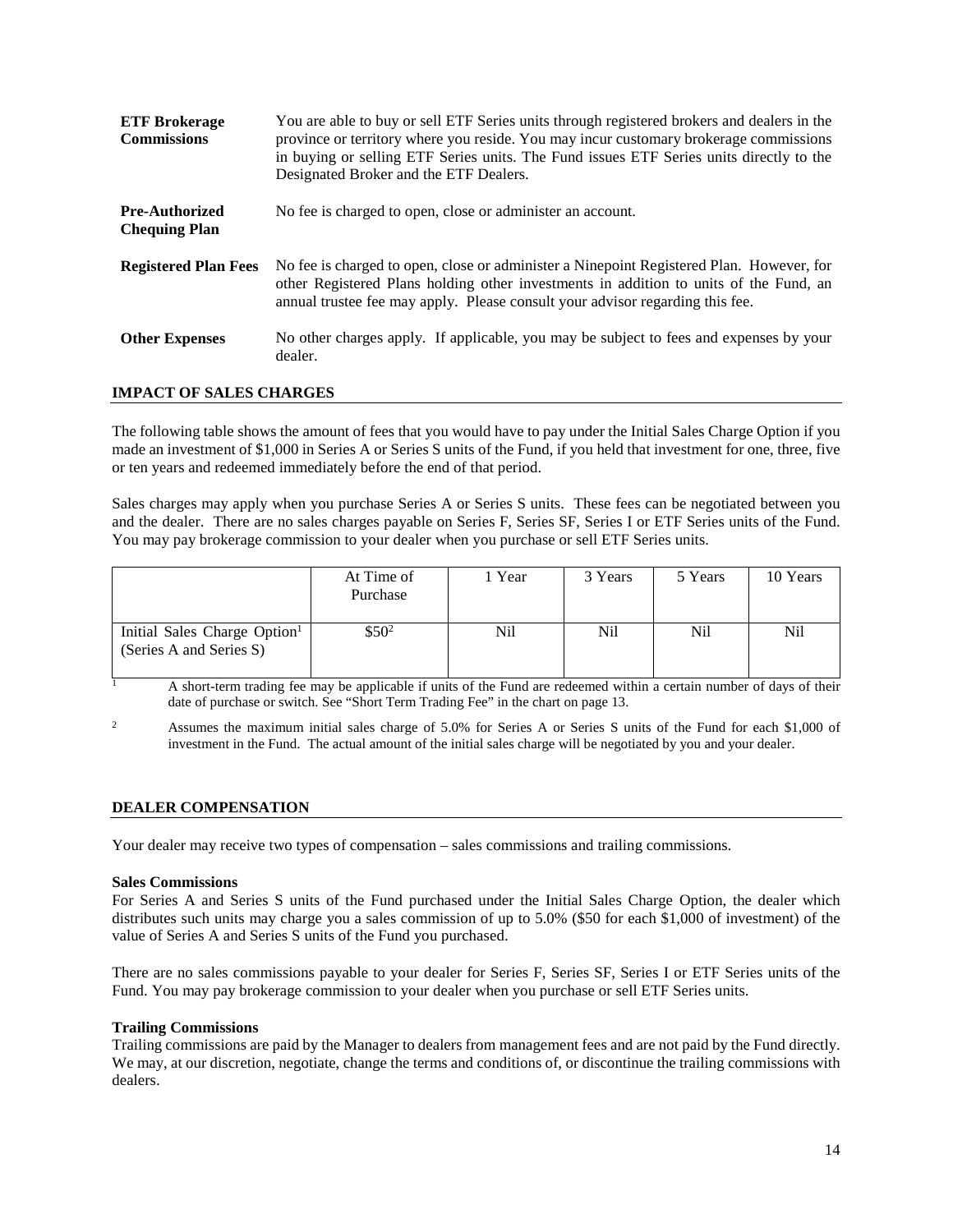# *Series A and Series S Units*

For Series A and Series S units of the Fund distributed under the Initial Sales Charge Option, a dealer that distributes units of the Fund may receive an annual trailing commission of up to 1.00% (up to \$10.00 for each \$1,000 of investment) of the value of Series A and Series S units of the Fund held by the dealer's clients. Payments are calculated and paid monthly at the rate of up to 1/12 of 1.00% of the value of Series A and Series S units held in the Fund by the dealer's clients.

# *Series F, Series SF and ETF Series Units*

There is no trailing commission payable to your dealer by us in respect of Series F, Series SF and ETF Series units of the Fund. For these series, you pay a fee to your dealer for investment advice and other services.

# *Series I Units*

For Series I units of the Fund, a dealer that distributes such units may receive an annual trailing commission based on a rate that is negotiated by the Manager and the dealer, which is up to 1.00% (\$10.00 for each \$1,000 investment) of the value of Series I units of the Fund).

# **Marketing support payments**

We may from time to time pay permitted marketing and educational expenses of dealers. These include paying up to 50% of the costs of sales communications and investor seminars, up to 100% of the registration costs for financial advisors to attend third party educational conferences or seminars and up to 10% of the costs for dealers to hold educational seminars and conferences for their financial advisors.

We also pay for materials we give to dealers to help support their sales efforts. These materials include reports and commentaries on securities, the markets and the Fund. All of these payments are in compliance with applicable securities laws and regulations and will be paid by us and not the Fund.

# **Equity Interests**

The general partner of Ninepoint Partners LP, the trustee and manager of the Fund, is Ninepoint Partners GP Inc.

Ninepoint Partners GP Inc. is a wholly-owned subsidiary of Ninepoint Financial Group Inc. Ninepoint Financial Group Inc. is the sole limited partner and owns 100% of the issued and outstanding voting securities of Ninepoint Partners LP. Ninepoint Financial Group Inc. is the sole limited partner and owns 100% of the issued and outstanding voting securities of Sightline Wealth Management LP.

Each of John Wilson and James Fox indirectly own 50% of all the issued and outstanding voting securities of Ninepoint Financial Group Inc.

# **DEALER COMPENSATION FROM MANAGEMENT FEES**

During the financial year ended December 31, 2021, the total cash compensation paid (sales commissions, trailing commissions, and other kinds of dealer compensation such as marketing support payments) by us to dealers who distributed securities of the Ninepoint mutual funds represented approximately 19.4% in the aggregate of the total management fees of those Ninepoint mutual funds.

# **INCOME TAX CONSIDERATIONS FOR INVESTORS**

This summary assumes that you are an individual (other than a trust that is not a Registered Plan) and that for the purposes of the Tax Act you are resident in Canada and hold units of the Fund directly as capital property or in a Registered Plan. This summary is based on the current provisions of the Tax Act and the regulations thereunder, specific proposals to amend the Tax Act and regulations that have been publicly announced by the Minister of Finance (Canada) ("Minister") prior to the date hereof and the published administrative practices and policies of the Canada Revenue Agency ("CRA"). This summary is not exhaustive of all tax considerations and is not intended to constitute legal or tax advice to an investor. You should seek independent advice regarding the tax consequences of investing in units, based on your own particular circumstances. This summary assumes that the Fund will qualify as a mutual fund trust under the Tax Act effective at all material times.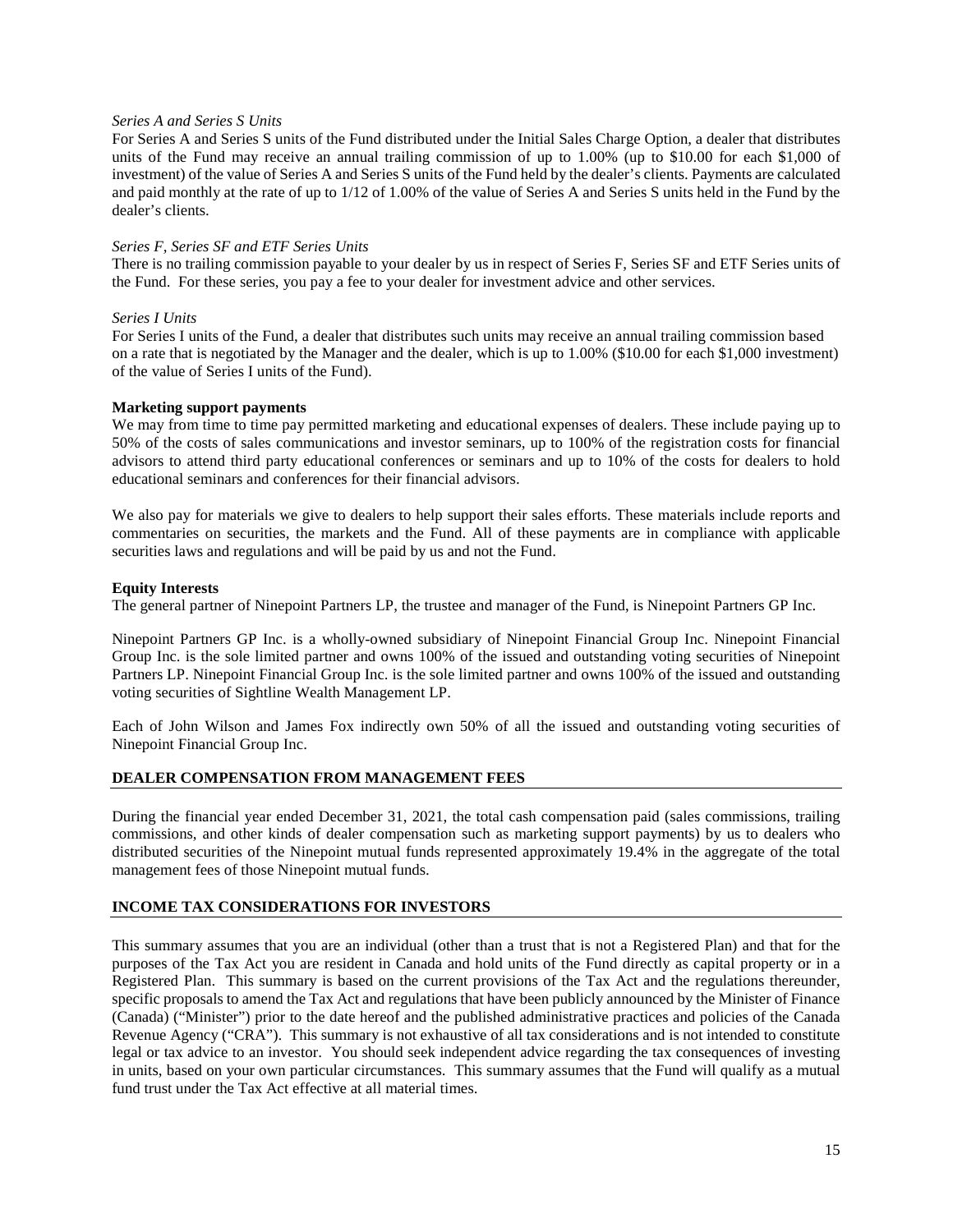# **Taxation of the Fund**

The Fund is subject to tax under Part I of the Tax Act in each taxation year on the amount of its income for the year, including net realized taxable capital gains, less the portion thereof that it deducts in respect of amounts that are, or are deemed to be, paid or payable to investors in the year. The Fund will in each year distribute sufficient net income and net capital gains to investors so that the Fund will not be liable for income tax under Part I of the Tax Act, after taking into account any capital gains refunds under the Tax Act. Gains and losses of the Fund from derivatives and short sales will generally be treated on income account. Reasonable administrative and other expenses incurred for the purpose of earning income can be deducted by the Fund. In certain circumstances, losses of the Fund may be suspended or restricted, and therefore would not be available to shelter capital gains or income.

The Fund may elect to have a taxation year end of December 15 and, if it so elects, net income in respect of that taxation year will be distributed between December 15 and December 31, but will be deemed to have been paid or payable to investors on December 15.

# **Tax Considerations For Units Held in a Registered Plan**

If units of the Fund are held in a Registered Plan, distributions from the Fund and capital gains from a disposition of the units of the Fund are generally not subject to tax under the Tax Act until withdrawals are made from the Registered Plan (withdrawals from a TFSA are not subject to tax, and RESPs and RDSPs are subject to special rules). Annuitants of RRSPs and RRIFs, holders of TFSAs and RDSPs and subscribers of RESPs, should consult with their own tax advisors as to whether the units of the Fund would be prohibited investments in their particular circumstances.

# **Contributions**

You should be careful not to contribute more to your Registered Plan than allowed under the Tax Act or you may have to pay a penalty tax.

# **Tax Considerations For Units Not Held in a Registered Plan**

If you hold units of the Fund outside of a Registered Plan, you must include in computing your income for tax purposes the amount of the net income paid or payable to you by the Fund in the year (including by way of a fee distribution), computed in Canadian dollars, whether you receive these distributions in cash or the amounts are reinvested in additional units. Gains and losses of the Fund from derivatives and short sales will generally be treated on income account, and therefore will be included in computing the net income paid or payable to you.

To the extent that the Fund so designates under the Tax Act, distributions of income and net taxable capital gains, paid or payable to you by the Fund will effectively retain their character in your hands and be subject to the special tax treatment applicable to income of that character. To the extent that the distributions (including fee distributions) paid or payable to you by the Fund in a year exceed your share of the net income and net capital gains of the Fund allocated to you for the year, those distributions (except to the extent that they are proceeds of disposition) will be a return of capital and will not generally be taxable to you in the year of receipt but will reduce the adjusted cost base of your units in the Fund. If the adjusted cost base of your securities is reduced to less than zero you will be deemed to have realized a capital gain equal to the negative amount and the adjusted cost base of your units will be increased to nil.

You will be taxed on distributions of income and capital gains by the Fund, even if the income and capital gains accrued to the Fund or were realized by the Fund before you acquired the units and were reflected in the purchase price of the units. This may be of particular relevance to you if you purchase units late in a calendar year or before a distribution date.

The Fund's portfolio turnover rate indicates how actively the Fund's investment advisor manages its portfolio investments. A portfolio turnover rate of 100% is equivalent to the Fund buying and selling all of the securities in its portfolio once in the course of the year. The higher the Fund's portfolio turnover rate in a year, the greater the chance that you will receive a distribution from the Fund that must be included in computing your income for tax purposes for the year.

Management fees paid directly to the Manager by holders of Series I units will not be deductible by those unitholders.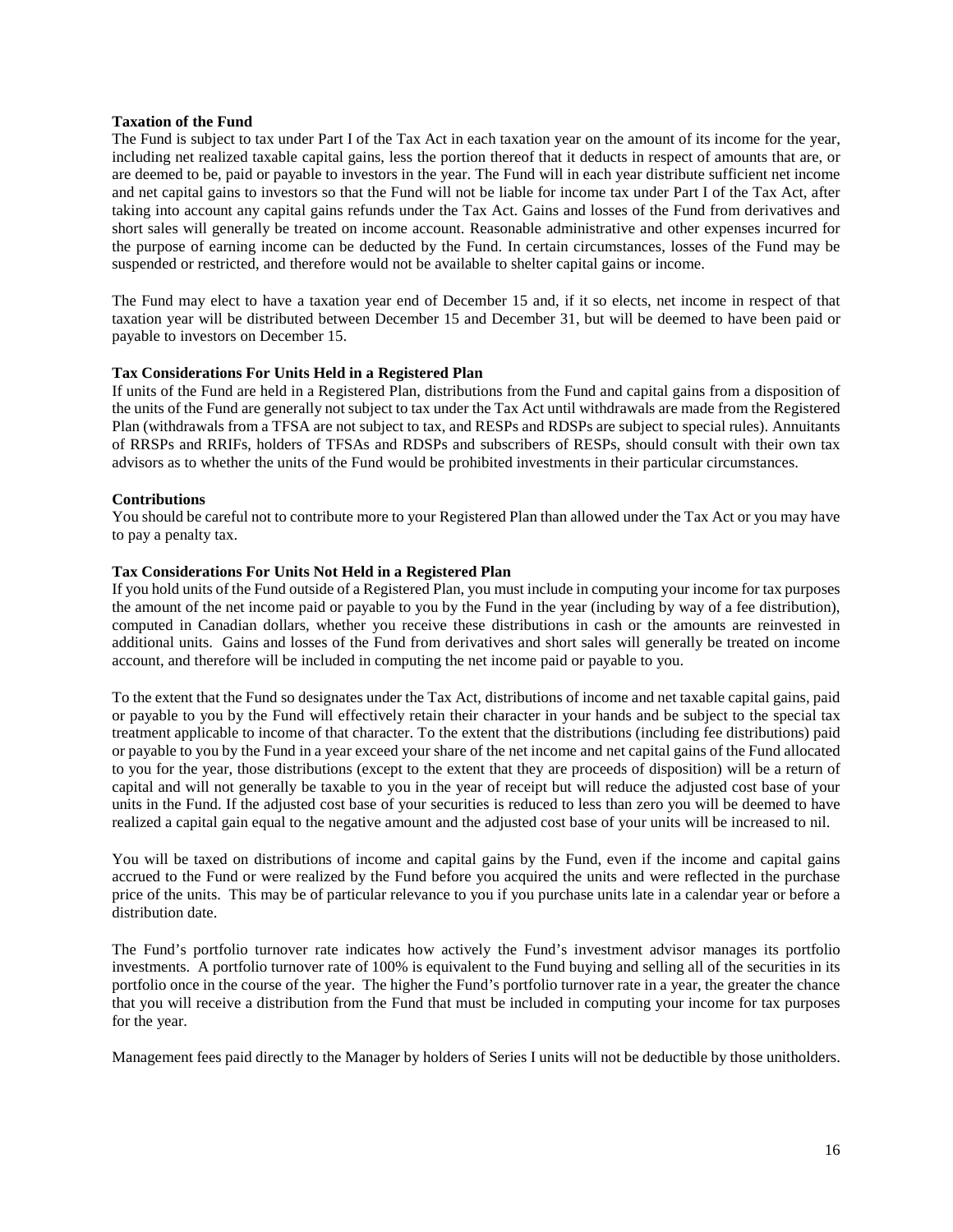If you dispose of your units, whether by switching to units of another mutual fund managed by us, redemption or otherwise, you will realize a capital gain (or a capital loss) to the extent that the proceeds of disposition, less any costs of disposition, are greater (or less) than the adjusted cost base of the units. The adjusted cost base of your units of a series is generally calculated by adding all your investments in that series (along with sales charges) and any reinvested distributions, and then subtracting any returns of capital and the adjusted cost base attributed to any previous redemptions. Generally, one-half of a capital gain must be included in your income as a taxable capital gain and onehalf of a capital loss may be used to offset taxable capital gains in accordance with the provisions of the Tax Act. A reclassification of one series of units of the Fund into another series of units of the Fund will not, by itself, result in a disposition of the units being reclassified.

# **WHAT ARE YOUR LEGAL RIGHTS?**

### **Mutual Fund Series**

Securities legislation in some provinces and territories gives you the right to withdraw from an agreement to buy mutual funds within two business days of receiving the Simplified Prospectus or Fund Facts, or to cancel your purchase within 48 hours of receiving confirmation of your order.

Securities legislation in some provinces and territories also allows you to cancel an agreement to buy mutual fund units and receive your money back, or to make a claim for damages, if the Simplified Prospectus, Annual Information Form, Fund Facts or financial statements misrepresent any facts about the Fund. These rights must usually be exercised within certain time limits.

For more information, refer to the securities legislation of your province or territory or consult your lawyer.

### **ETF Series**

Securities legislation in some provinces and territories gives you the right to withdraw from an agreement to buy ETF Series units within 48 hours after the receipt of a confirmation of a purchase of such units. In several of the provinces and territories, the securities legislation further provides a purchaser with remedies for rescission or, in some jurisdictions, revisions of the price or damages if the prospectus and any amendment contains a misrepresentation, or non-delivery of the ETF Facts, provided that the remedies for rescission, revisions of the price or damages are exercised by the purchaser within the time limit prescribed by the securities legislation of the purchaser's province or territory.

We have obtained relief from the requirement in securities legislation to include an underwriter's certificate in the prospectus. As such, purchasers of ETF Series units will not be able to rely on the inclusion of an underwriter's certificate in the Simplified Prospectus or any amendment for the statutory rights and remedies that would otherwise have been available against an underwriter that would have been required to sign an underwriter's certificate.

You should refer to the applicable provisions of the securities legislation of the province or territory for the particulars of these rights or consult your lawyer.

# **ADDITIONAL INFORMATION**

### **Exemptions and Approvals**

The Fund has obtained relief from applicable securities laws in connection with the offering of ETF Series units to:

• relieve the Fund from the requirement to prepare and file a long form prospectus for the ETF Series units in accordance with National Instrument 41-101 *General Prospectus Requirements* in the form prescribed by Form 41-101F2 *Information Required in and Investment Fund Prospectus*, subject to the terms of the relief, provided that the Fund files a simplified prospectus and annual information form for the ETF Series units in accordance with the provisions of National Instrument 81-101 *Mutual Fund Prospectus Disclosure*, Form 81-101F1 *Contents of Simplified Prospectus* and Form 81-101F2 *Contents of Annual Information Form*, other than the requirements pertaining to the filing of a fund facts document;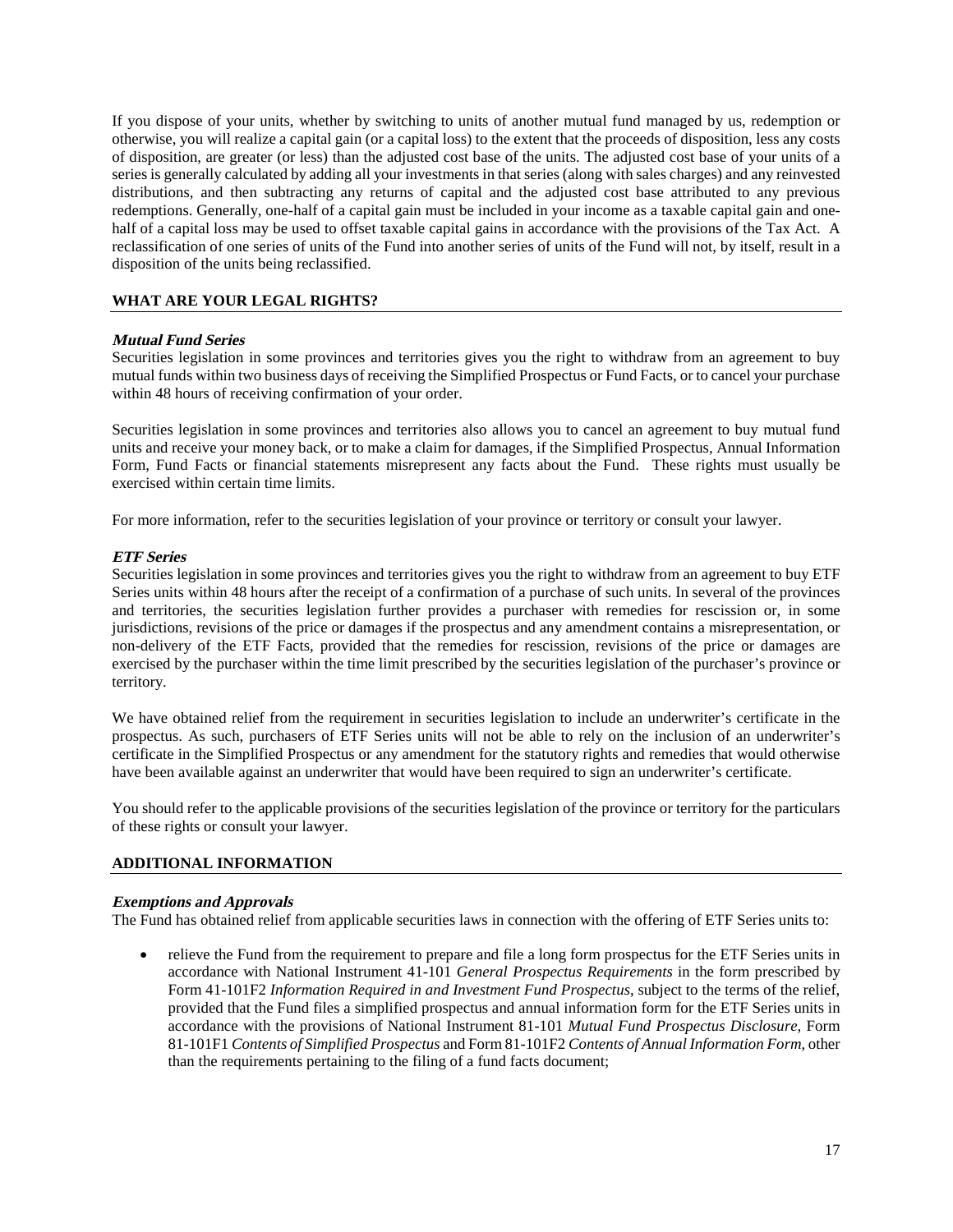- relieve the Fund from the requirement that a prospectus offering ETF Series units contain a certificate of the underwriters;
- relieve a person or company purchasing ETF Series units of the Fund in the normal course through the facilities of the NEO Exchange or another exchange from the take-over bid requirements of Canadian securities legislation;
- permit the Fund to borrow cash from the custodian of the Fund and, if required by the custodian, to provide a security interest over any of its portfolio assets as a temporary measure to fund the portion of any distribution payable to unitholders that represents, in the aggregate, amounts that are owing to, but not yet been received by, the Fund; and
- treat the ETF Series units and the Mutual Fund Series units of the Fund as if such series were two separate funds in connection with their compliance with the provisions of Parts 9, 10 and 14 of NI 81-102.

# **Registration and Transfer of ETF Series Units through CDS**

Registration of interests in, and transfers of, ETF Series units will be made only through the book-entry only system of CDS. ETF Series units must be purchased, transferred and surrendered for exchange or redemption only through a CDS participant. All rights as an owner of ETF Series units must be exercised through, and all payments or other property to which you are entitled will be made or delivered by, CDS or the CDS participant through which you hold such securities. Upon purchase of any ETF Series units, you will receive only the customary confirmation. All distributions and redemption proceeds in respect of ETF Series units will be made or paid initially to CDS, which payments will be forwarded by CDS to the CDS participants and, thereafter, by such CDS participants to you. References in this Simplified Prospectus to you as a holder of ETF Series units means, unless the context otherwise requires, the owner of the beneficial interest in such ETF Series units.

Neither the Fund nor Ninepoint will have any liability for: (i) any aspect of the records maintained by CDS relating to the beneficial interests in the ETF Series units or the book-entry accounts maintained by CDS; (ii) maintaining, supervising or reviewing any records relating to such beneficial ownership interests; or (iii) any advice or representation made or given by CDS, whether contained in this Simplified Prospectus or otherwise, or made or given with respect to the rules and regulations of CDS or any action taken by CDS or at the direction of the CDS participants.

The rules governing CDS provide that it acts as the agent and depository for the CDS participants. As a result, CDS participants must look solely to CDS and persons, other than CDS participants, having an interest in the ETF Series units must look solely to CDS participants for payment made by the Fund to CDS.

Your ability to pledge ETF Series units or otherwise take action with respect to your interest in such securities (other than through a CDS participant) may be limited due to the lack of a physical certificate. The Fund has the option to terminate registration of ETF Series units through the book-entry only system, in which case certificates for ETF Series units in fully registered form will be issued to beneficial owners of such securities or to their nominees.

### **Unitholder Tax Information**

Pursuant to the Intergovernmental Agreement for the Enhanced Exchange of Tax Information under the Canada-U.S. Tax Convention entered into between Canada and the U.S. (the "IGA"), and related Canadian legislation, the Fund and/or registered dealers are required to report certain information with respect to unitholders who are U.S. residents, U.S. citizens (including U.S. citizens who are residents or citizens of Canada), and certain other "U.S. Persons" as defined under the IGA (excluding Registered Plans), to CRA. It is expected that CRA will then exchange the information with the U.S. Internal Revenue Service. In addition, in order to meet the objectives of the Organisation for Economic Co-operation and Development Common Reporting Standards (the "CRS"), the Fund and/or registered dealers will be required under Canadian legislation to identify and report to the CRA information relating to unitholders who are resident in a country outside of Canada and the U.S. (excluding tax deferred plans). The CRA will provide that information to the relevant tax authority of any country that is a signatory of the Multilateral Component Authority Agreement on Automatic Exchange of Financial Account Information or that has otherwise agreed to a bilateral information exchange with Canada under CRS.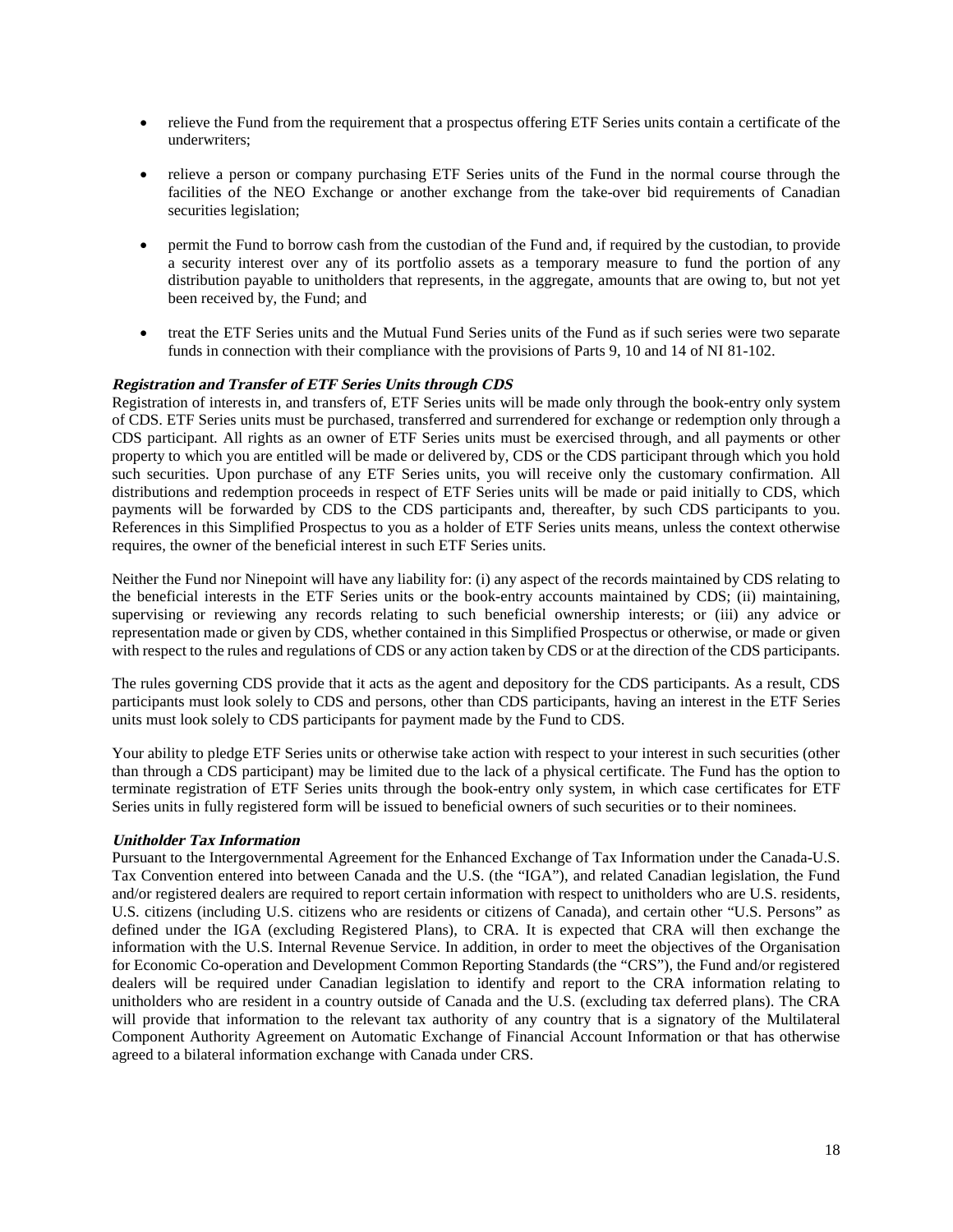# **SPECIFIC INFORMATION ABOUT NINEPOINT TARGET INCOME FUND**

# **ORGANIZATION AND MANAGEMENT OF NINEPOINT TARGET INCOME FUND**

| <b>Manager</b><br>Ninepoint Partners LP<br>Royal Bank Plaza, South Tower<br>200 Bay Street, Suite 2700<br>P.O. Box 27<br>Toronto, Ontario M5J 2J1<br>Tel:<br>416-943-6707<br>Fax:<br>416-628-2397<br>invest@ninepoint.com<br>Email:<br>www.ninepoint.com<br>Website:<br>Toll Free: 1-866-299-9906 | Ninepoint Partners LP acts as the manager to the Fund and is<br>responsible for the day-to-day operations of the Fund including<br>accounting and administration for securities of the Fund.                                                                                                                                                       |
|---------------------------------------------------------------------------------------------------------------------------------------------------------------------------------------------------------------------------------------------------------------------------------------------------|----------------------------------------------------------------------------------------------------------------------------------------------------------------------------------------------------------------------------------------------------------------------------------------------------------------------------------------------------|
| <b>Trustee</b><br>Ninepoint Partners LP<br>Toronto, Ontario                                                                                                                                                                                                                                       | The Fund is organized as a trust. Ninepoint Partners LP as trustee<br>holds title to the property owned by the Fund on behalf of unitholders.<br>Ninepoint Partners LP as trustee and manager has exclusive authority<br>over the assets and affairs of the Fund and has a fiduciary<br>responsibility to act in the best interest of unitholders. |
| <b>Portfolio Manager</b><br>Ninepoint Partners LP<br>Toronto, Ontario                                                                                                                                                                                                                             | The Portfolio Manager conducts research, selects, purchases, sells,<br>and makes all investment decisions with regard to the portfolio<br>securities of the Fund.                                                                                                                                                                                  |
| <b>Custodian</b><br><b>CIBC Mellon Trust Company</b><br>Toronto, Ontario                                                                                                                                                                                                                          | CIBC Mellon Trust Company holds the cash and securities on behalf<br>of the Fund and is responsible for ensuring that the cash and securities<br>are safe and secure. CIBC Mellon Trust Company is independent of<br>the Manager and the Fund.                                                                                                     |
| <b>Recordkeeper</b><br><b>CIBC Mellon Global Securities Services</b><br>Company<br>Toronto, Ontario                                                                                                                                                                                               | The recordkeeper keeps a register of the owners of Mutual Fund<br>Series units, processes purchase, switch, reclassification and<br>redemption orders of Mutual Fund Series units, and issues investor<br>account statements and issues annual tax reporting information.                                                                          |
| <b>Registrar and Transfer Agent of the</b><br><b>ETF Series</b><br><b>TSX Trust Company</b><br>Toronto, Ontario                                                                                                                                                                                   | The registrar and transfer agent for the ETF Series units keeps a<br>record of all registered owners of those units and processes orders.                                                                                                                                                                                                          |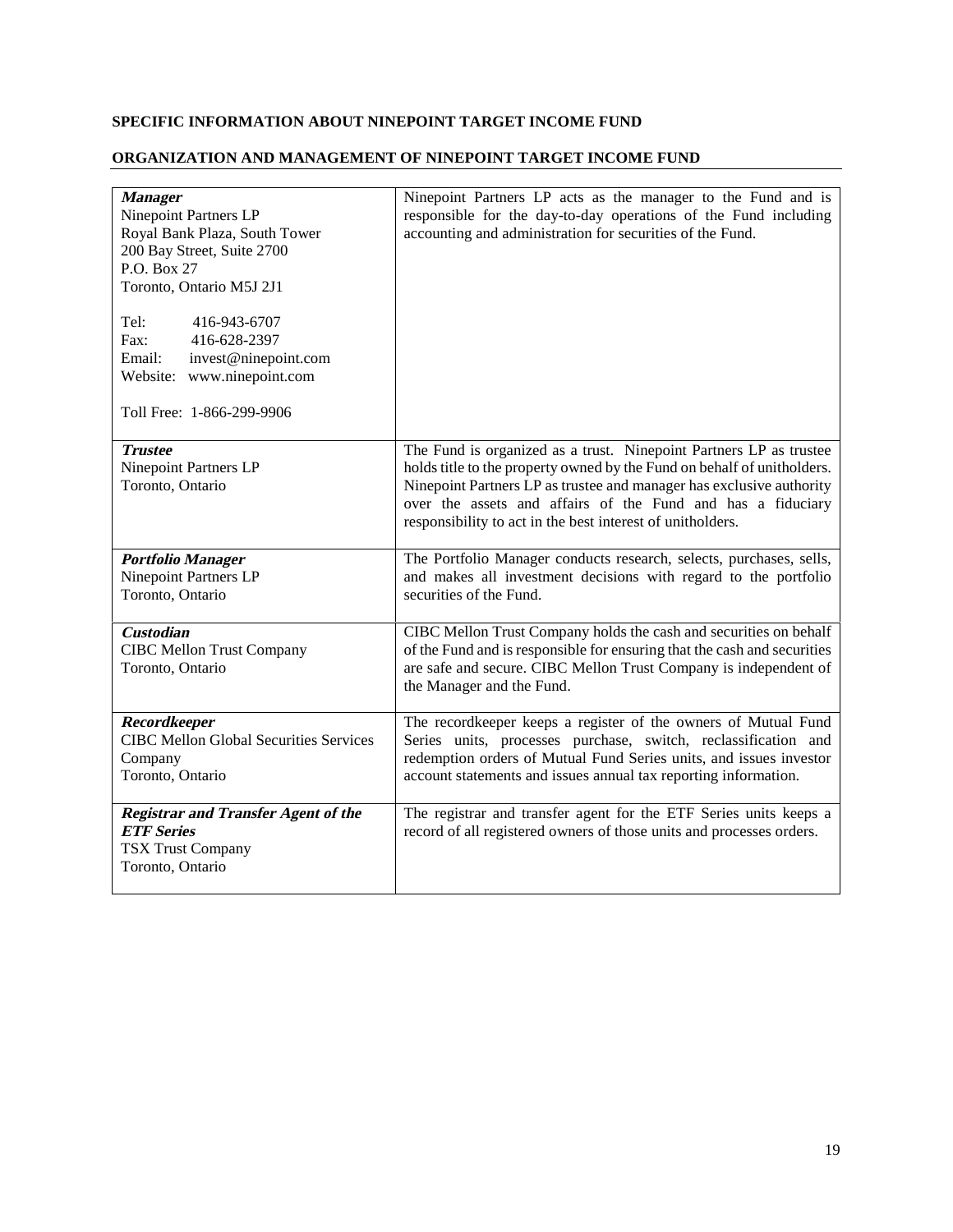| <b>Auditors</b><br><b>KPMG LLP</b><br>Toronto, Ontario                                    | The Auditors annually audit the financial statements of the Fund to<br>determine whether they fairly present, in all material respects, the<br>Fund's financial position, financial performance and cash flows in<br>accordance with International Financial Reporting Standards. KPMG<br>LLP is independent of the Fund in accordance with the meaning of<br>the relevant rules and related interpretations prescribed by the<br>relevant professional bodies and any applicable legislation or<br>regulations.<br>If a decision is ever made to change auditors of the Fund, investors in<br>the Fund will not be asked to approve this change; however, we will<br>provide investors with at least 60 days written notice before the<br>effective date of the change in auditors. |
|-------------------------------------------------------------------------------------------|--------------------------------------------------------------------------------------------------------------------------------------------------------------------------------------------------------------------------------------------------------------------------------------------------------------------------------------------------------------------------------------------------------------------------------------------------------------------------------------------------------------------------------------------------------------------------------------------------------------------------------------------------------------------------------------------------------------------------------------------------------------------------------------|
| <b>Independent Review Committee</b>                                                       | The mandate of the IRC is to review conflict of interest matters<br>referred to it by us in respect of the Ninepoint mutual funds. Each<br>member of the IRC is independent of us and any party related to us.<br>The IRC is currently composed of three members. The IRC prepares,<br>at least annually, a report of its activities for investors. This report is<br>available on the Fund's designated website at www.ninepoint.com or<br>you may request a copy, at no cost to you, by contacting us at<br>invest@ninepoint.com.<br>Additional information about the IRC, including the names of the<br>members, is available in the Annual Information Form.                                                                                                                     |
| <b>Securities Lending Agent</b><br>The Bank of New York Mellon<br>New York City, New York | The securities lending agent acts as agent for securities lending<br>transactions for the Fund. The securities lending agent is independent<br>of the Manager.                                                                                                                                                                                                                                                                                                                                                                                                                                                                                                                                                                                                                       |

# **FUND DETAILS**

| Type of Fund:                  | <b>Equity Income Fund</b>                                         |
|--------------------------------|-------------------------------------------------------------------|
| Date Fund Started:             | Series A: May 9, 2022                                             |
|                                | Series S: May 9, 2022                                             |
|                                | Series F: May 9, 2022                                             |
|                                | Series SF: May 9, 2022                                            |
|                                | Series I: May 9, 2022                                             |
|                                | ETF Series: May 9, 2022 (Ticker Symbol: TIF)                      |
| Nature of Securities Offered:  | Series of units of a mutual fund trust                            |
| <b>Registered Plan Status:</b> | Expected to be a qualified investment for Registered Plans        |
| <b>Management Fees:</b>        | Series A: 1.60%                                                   |
|                                | Series S: 1.30%                                                   |
|                                | Series F: 0.60%                                                   |
|                                | Series $SF: 0.30\%$                                               |
|                                | Series I: Negotiated by the unitholder (up to a maximum of 1.60%) |
|                                | ETF Series: 0.60%                                                 |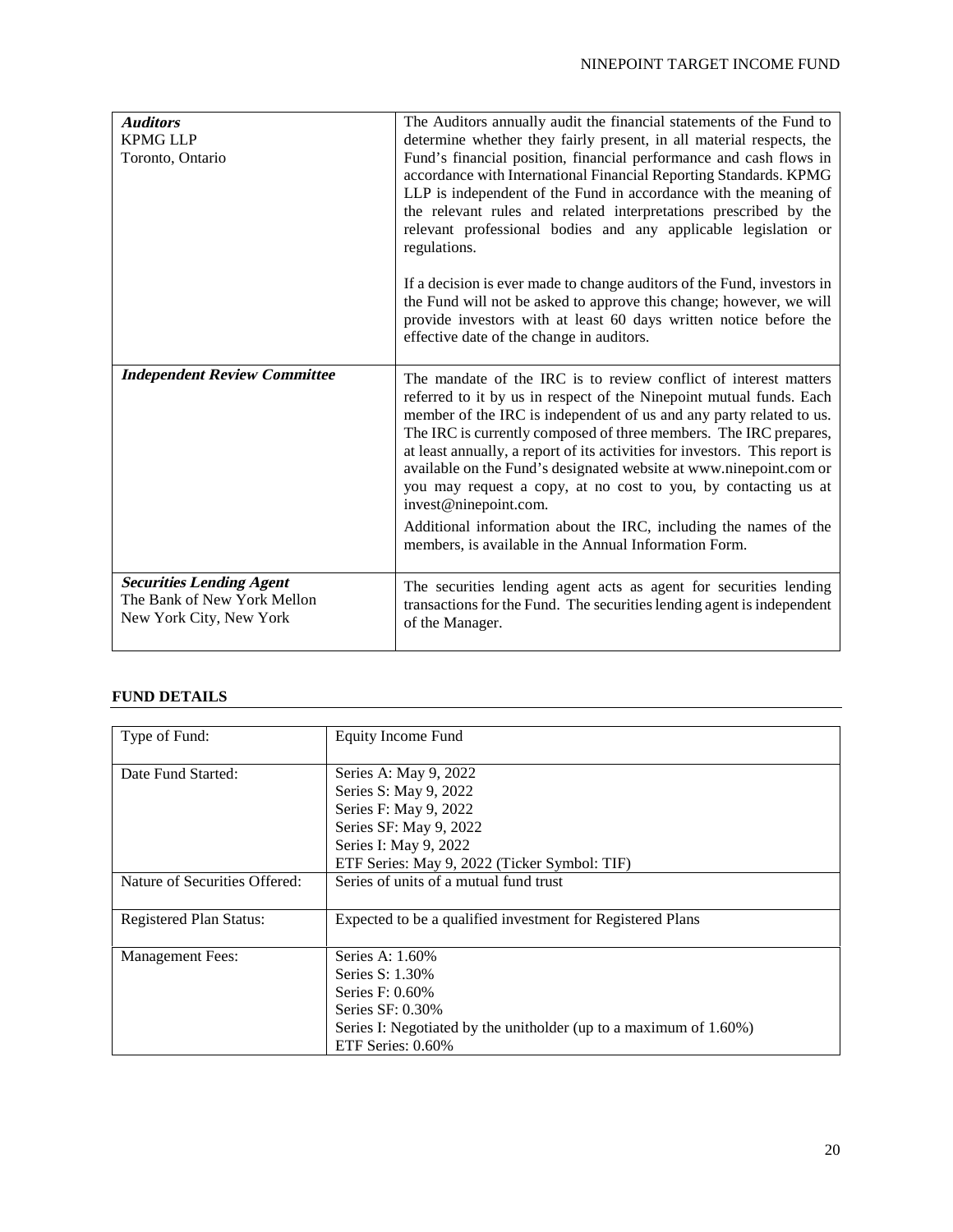# **WHAT DOES THE FUND INVEST IN?**

#### **Investment Objective**

The investment objective of the Ninepoint Target Income Fund is to seek to provide unitholders with stable, monthly distributions and lower volatility than a direct investment in the broad equity markets by investing primarily in a diversified portfolio of equity index based investments that generates income and using derivatives strategies to moderate the market volatility of those investments.

#### **Unitholder approval is required prior to a change in the fundamental investment objectives of the Fund.**

#### **Investment Strategies**

The Fund seeks to generate income by primarily selling put options on broad equity indices, including exchangetraded funds (ETFs). In addition, the Portfolio Manager enters into, or obtains exposure to, systematic put selling strategies through the use of derivative instruments, such as swaps. Please see "Derivatives risk" on page 22 for more information on the risks associated with the use of such derivatives.

The Fund may also choose to:

- hold cash, short-term money market instruments and fixed income securities, at any time, for cash management purposes;
- engage in securities lending and repurchase and reverse repurchase transactions as permitted by securities regulations to seek to generate additional income (please see "Securities lending, repurchase and reverse repurchase transactions risk" on page 23 for a description and the limits of the Fund's investment in these transactions and the strategies used by the Fund to minimize the risks associated with these transactions); and
- engage in short selling in a manner which is consistent with the investment objectives of the Fund and as permitted by the Canadian Securities Administrators (please see "Short selling risk" on page 24 for a description of the short selling process and the strategies used by the Fund to minimize the risks associated with the short sales of securities).

The Fund aims to have exposure of at least 70% to North American equities.

# **WHAT ARE THE RISKS OF INVESTING IN THE FUND?**

## **The Fund is generally exposed to the following risks:**

### **Absence of an active market for ETF Series risk**

The ETF Series units are newly organized exchange-traded series with no previous operating history. Although the ETF Series units will be listed on the NEO Exchange or another exchange or marketplace, there can be no assurance that an active public market for ETF Series units will develop or be sustained.

### **Concentration risk**

The Fund will concentrate its holdings in a limited number of issuers and derivative positions. Investments in the Fund involve greater risk and volatility than broadly based investment portfolios since the performance of one particular market, asset class or issuer could significantly and adversely affect the overall performance of the Fund.

### *Currency risk*

The net asset value of the Fund is calculated in Canadian dollars. Most foreign investments are purchased in currencies other than the Canadian dollar. As a result, the Canadian dollar value of those investments will be affected by the value of the Canadian dollar relative to the value of the foreign currency such that the value of foreign denominated investments within the Fund may be worth more or less, depending on changes in foreign exchange rates.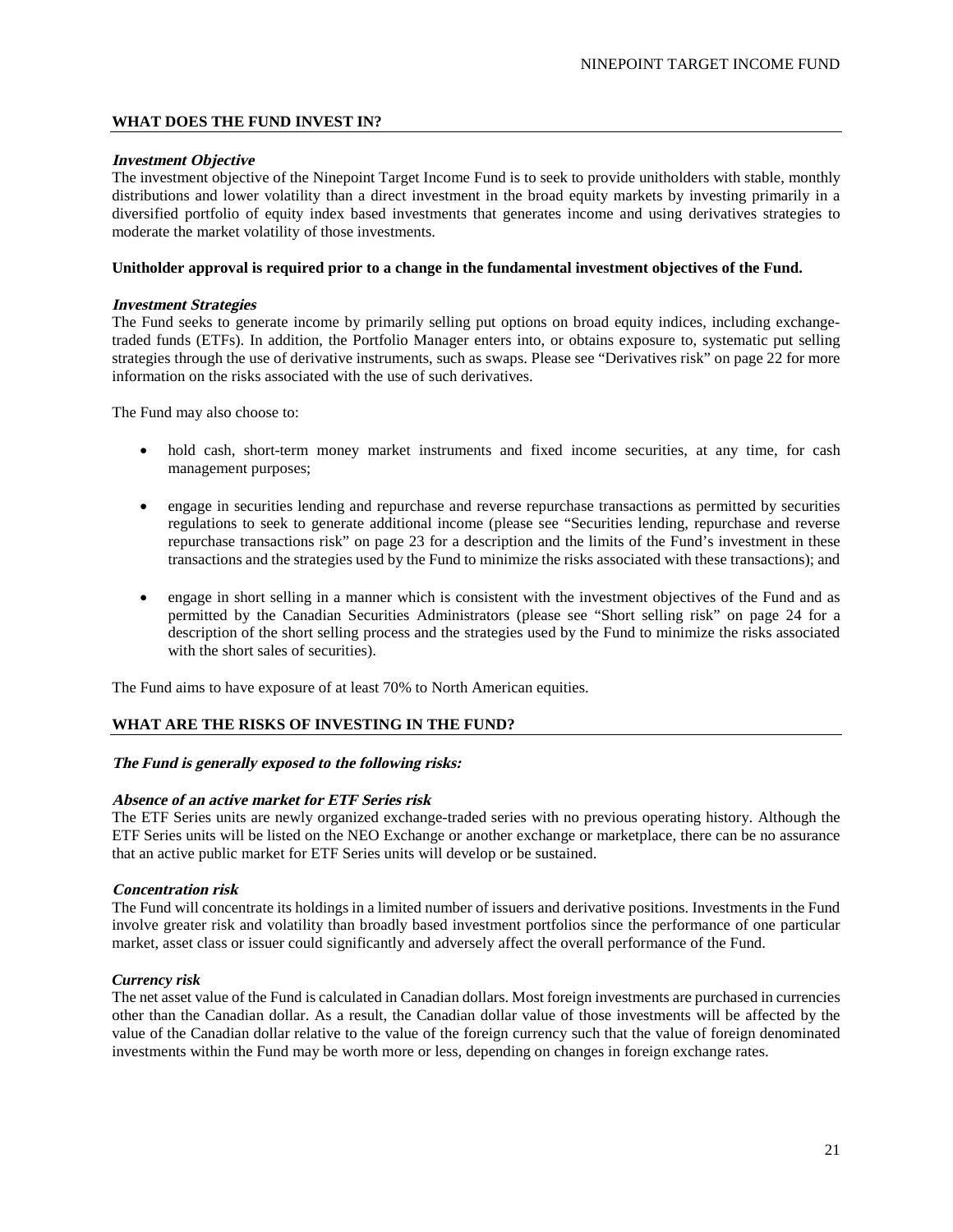# *Cybersecurity risk*

With the increased use of technologies, the Manager and the Fund are susceptible to operational and information security risks through breaches in cybersecurity. A breach in cybersecurity can result from either a deliberate attack or an unintentional event. In addition, cybersecurity failures by or breaches of the Manager's or the Fund's third party service providers may disrupt the business operations of the service providers and of the Manager or the Fund. Any such cybersecurity breaches or losses of service may cause the Manager or the Fund to lose proprietary information, suffer data corruption or lose operational capacity, which, in turn, could cause the Manager or the Fund to incur regulatory penalties, reputational damage, additional compliance costs associated with corrective measures and/or financial loss. While the Fund, the Manager and the third party service providers have established business continuity plans and risk management systems designed to prevent or reduce the impact of cybersecurity attacks, there are inherent limitations in such plans and systems due in part to the ever changing nature of technology and cybersecurity attack tactics, and there is a possibility that certain risks have not been adequately identified or prepared for. Cybersecurity risks may also impact issuers of securities in which the Fund invests, which may cause the Fund's investments in such issuers to lose value.

# **Derivatives risk**

A derivative is a contract between two parties whose value is "derived" from the value of an underlying asset, such as a stock, or a market index. Mutual funds may use derivatives to limit potential losses associated with currencies, stock markets and interest rates. This process is called hedging. Mutual funds may also use derivatives for non-hedging purposes – to reduce transaction costs, achieve greater liquidity, create effective exposure to international financial markets or increase speed and flexibility in making portfolio changes. Some common examples of a derivative are an option contract, a futures contract, a forward contract and a swap.

Although derivatives may be used by mutual funds to seek to minimize risk, derivatives still have risks associated with their use and do not guarantee a gain or loss. In addition, the Fund may use derivatives for hedging and nonhedging purposes as described in its investment objectives and strategies. Some examples of risks associated with the use of derivatives are as follows:

- hedging strategies may not be effective;
- a market may not exist when the fund wants to close out its position in a derivative;
- the fund may experience a loss if the other party to a derivative is unable to fulfil its obligations;
- the derivative may not perform the way the manager expects it to perform, causing the fund to lose value;
- costs of the derivative contracts with counterparties could rise; and
- the Tax Act, or its interpretation, may change in respect of the tax treatment of derivatives.

# **Foreign investment risk**

Mutual funds that invest in securities of foreign issuers will be affected by world economic factors. Obtaining complete information about potential investments from foreign markets may also be of greater difficulty. Foreign issuers may not follow certain standards that are applicable in North America, such as accounting, auditing, financial reporting and other disclosure requirements. Political climates may differ, affecting stability and volatility in foreign markets. As a result, mutual fund prices may fluctuate to a greater degree by investing in foreign equities than if the funds limited their investments to Canadian securities.

## **Halted trading of ETF Series risk**

Trading of ETF Series units on certain marketplaces may be halted by the activation of individual or market-wide "circuit breakers" (which halt trading for a specific period of time when the price of a particular security or overall market prices decline by a specified percentage). In the case of the NEO Exchange, trading of ETF Series units may also be halted if: (i) the ETF Series units are delisted from the NEO Exchange without first being listed on another exchange, or (ii) NEO Exchange officials determine that such action is appropriate in the interest of a fair and orderly market or to protect investors.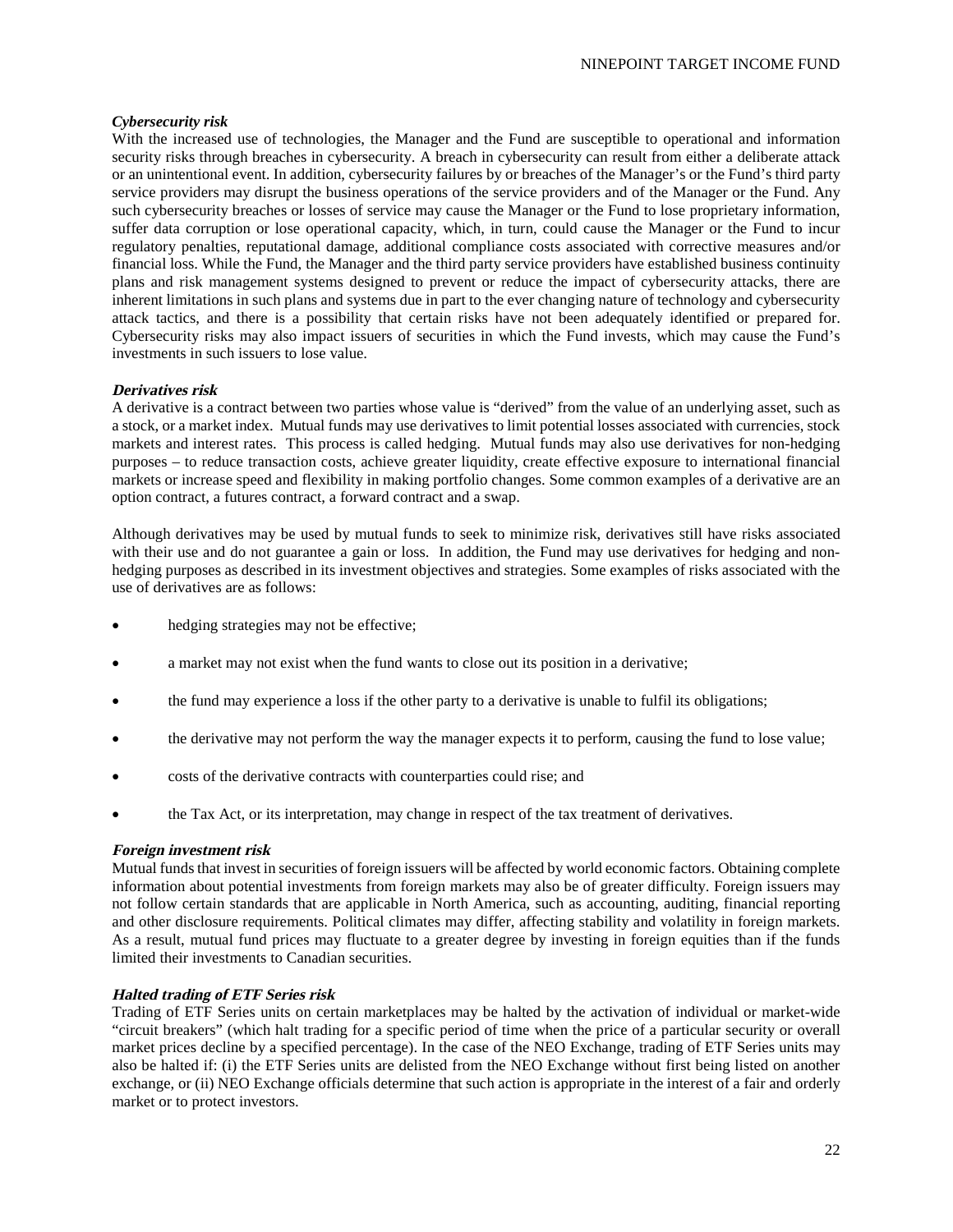# **Inflation risk**

Mutual funds are investment vehicles which generally have a long-term horizon. Many investors use them for retirement purposes. As a result of the long-term outlook for a mutual fund investment, the effects of inflation could significantly erode the value of an investor's money over time. Managing inflation risks involves a diversified mix of investments with emphasis on equity securities, which have historically out-performed all other types of investments over the long-term.

# **Interest rate risk**

Interest rates affect the value of convertible and other fixed-income securities, including bonds, mortgages, treasury bills and commercial paper. This value will generally rise if interest rates fall and fall if interest rates rise. Therefore, values of mutual funds which invest in fixed-income securities will change with fluctuating interest rates. Changes in interest rates may also affect the value of equity securities as investors shift between investment vehicles.

# **Liquidity risk**

Liquidity is how quickly a security can be sold at a fair price and converted to cash. Some of the securities which a mutual fund holds may be illiquid, as they may be difficult to sell. For example, securities of small companies may be less known and may not be traded regularly. In addition, in volatile markets, securities that are generally liquid (including high yield bonds, floating rate debt instruments and other fixed income securities) may suddenly become illiquid. Difficulty in selling securities may result in a loss or a costly delay.

# **Market risk**

The value of securities will change based on specific company developments and market conditions. Market value also varies with changes in the general economic and financial conditions in countries where investments are made, including global or regional political, economic, health and banking crises.

### **Securities lending, repurchase and reverse repurchase transactions risk**

Mutual funds may enter into securities lending, repurchase or reverse repurchase transactions as permitted by securities legislation. Securities lending is an agreement whereby a mutual fund lends securities through an authorized agent for a fee in exchange for collateral, and can demand the return of the securities at any time. Under a repurchase transaction, a mutual fund agrees to sell securities for cash while, at the same time, assuming an obligation to repurchase the same securities for a set amount of cash at a later date. A reverse repurchase transaction is a transaction pursuant to which a mutual fund buys securities for cash while, at the same time, agreeing to resell the same securities for cash (usually at a higher price) at a later date.

The risks associated with securities lending, repurchase or reverse repurchase transactions arise when a counterparty defaults under the agreement evidencing the transaction and the mutual fund is forced to make a claim in order to recover its investment. In a securities lending or a repurchase transaction, a mutual fund could incur a loss if the value of the securities loaned or sold has increased in value relative to the value of the collateral held by the mutual fund. In the case of a reverse repurchase transaction, a mutual fund could incur a loss if the value of the securities purchased by the mutual fund decreases in value relative to the value of the collateral held by the mutual fund.

To limit these risks:

- a mutual fund must hold collateral equal to no less than 102% of the market value of the securities sold, loaned or cash paid (where the amount of collateral is adjusted each trading day to make sure that the market value of the collateral does not go below the 102% minimum level);
- the collateral to be held must consist of cash, qualified securities or securities that can be immediately converted into securities sold or loaned; and
- repurchase transactions and securities lending agreements are limited to 50% of the net asset value of the fund. Collateral held for loaned securities and cash paid for received securities are not included when making this calculation.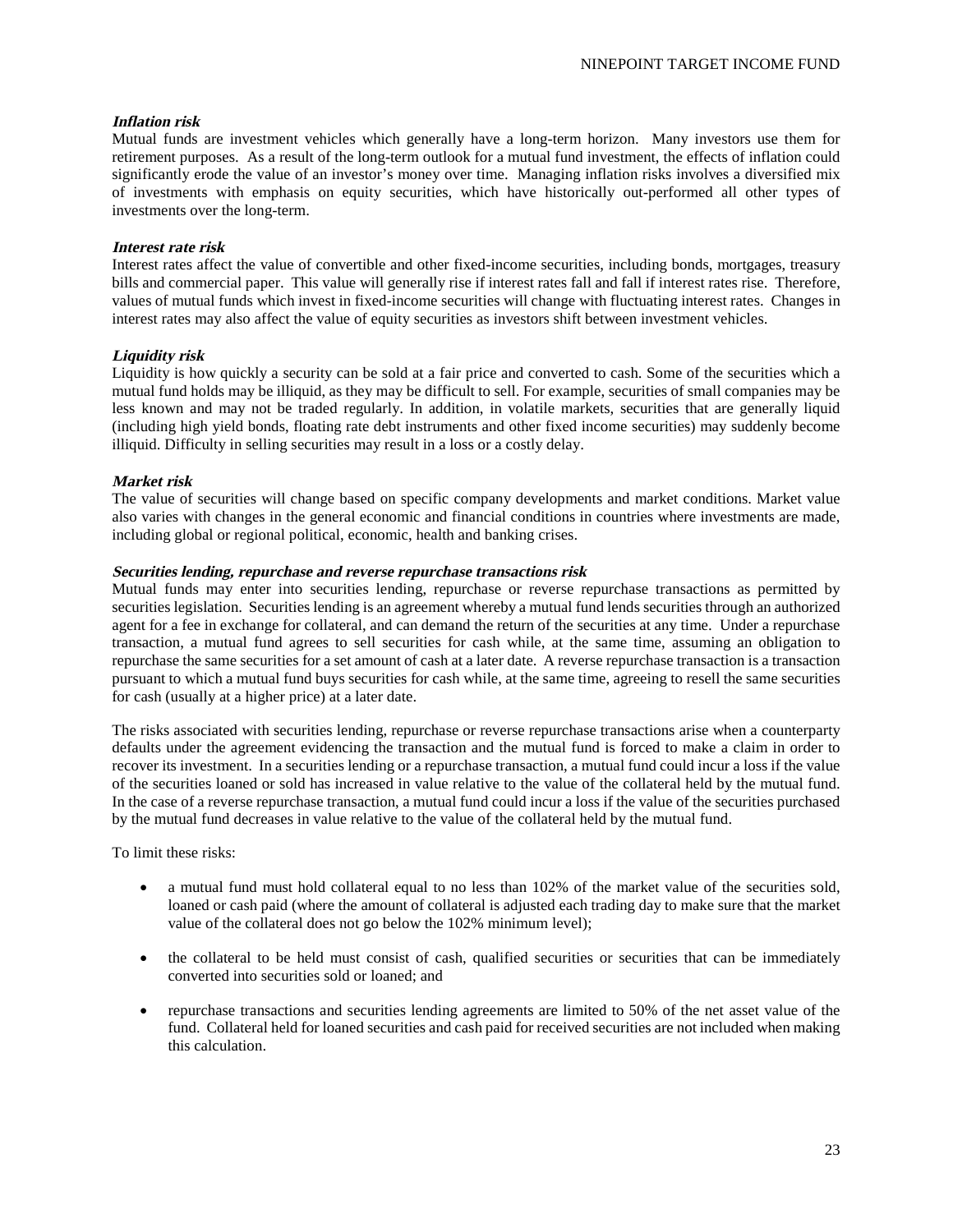# **Series risk**

The Fund is available in more than one series of units. Each series has its own fees and expenses which the Fund tracks separately. If the Fund cannot pay the expenses of one series using that series' proportionate share of the assets of the Fund, the Fund will have to pay those expenses out of the other series' proportionate share of the assets, which would lower the investment return of those other series.

The Fund may issue additional series without notice to or approval of unitholders. The creation of additional series could indirectly result in a mitigation of this risk by creating a larger pool of assets for the Fund to draw from. The termination of a series of the Fund may have the opposite effect.

# **Short selling risk**

A short sale by the Fund involves borrowing securities from a lender which are then sold in the open market. At a future date, the securities are repurchased by the Fund and returned to the lender. While the securities are borrowed, collateral is deposited with the lender and the Fund pays interest to the lender. If the value of the securities declines between the time that the Fund borrows the securities and the time it repurchases and returns the securities to the lender, the Fund makes a profit on the difference (less any interest the Fund is require to pay the lender). Short selling involves risk. There is no assurance that securities will decline in value during the period of the short sale and make a profit for the Fund. Securities sold short may instead appreciate in value creating a loss for the Fund. The Fund may experience difficulties repurchasing and returning the borrowed securities if a liquid market for the securities does not exist. The lender may also recall borrowed securities at any time. The lender from whom the Fund has borrowed securities may go bankrupt and the Fund may lose the collateral it has deposited with the lender. The Fund will adhere to controls and limits that intended to offset these risks by short selling only liquid securities and by limiting the amount of exposure for short sales to the total market value of all securities of an issuer of the securities sold short by the Fund to 5% of the net asset value of the Fund and the total market value of all securities sold short by the Fund to 20% of the net asset value of the Fund. The Fund will also deposit collateral only with Canadian lenders that are regulated financial institutions or regulated dealers and only up to certain limits.

### **Substantial unitholder risk**

A single investor (including a Ninepoint mutual fund) may buy or sell large amounts of securities of the Fund. As a result, the Fund may have to alter its portfolio significantly to accommodate large fluctuations in assets. If a single investor makes a large redemption request, the Fund may be required to sell underlying portfolio assets so that it can meet the redemption obligations. This sale may impact the market value of those portfolio investments and it may potentially impact remaining investors of the Fund. A large redemption request could also force the Fund to terminate. The Fund may agree with an investor to make part of the redemptions in-kind, by transferring assets of an equal value to the large redeeming investor, if assets of the Fund cannot be sold at advantageous prices without a significant impact to the value of the asset.

# **Tax risk**

There can be no assurance that the tax laws applicable to the Fund, including the treatment of certain gains and losses as capital gains and losses, will not be changed in a manner which could adversely affect the Fund or the Fund's unitholders. Furthermore, there can be no assurance that CRA will agree with the Manager's characterization of the gains and losses of the Fund as capital gains or losses or ordinary income and losses in specific circumstances. If any transactions of the Fund are reported by it on capital account but are subsequently determined by CRA to be on income account, there may be an increase in the net income of the Fund for tax purposes, and in the taxable distributions made by the Fund to unitholders, with the result that unitholders could be reassessed by CRA to increase their taxable income.

If the Fund experiences a "loss restriction event," the Fund (i) will be deemed to have a year-end for tax purposes (which would result in an allocation of the Fund's taxable income at such time to unitholders so that the Fund is not liable for income tax on such amounts), and (ii) will become subject to the loss restriction rules generally applicable to corporations that experience an acquisition of control, including a deemed realization of any unrealized capital losses and restrictions on their ability to carry forward losses. The Tax Act provides relief in the application of the "loss restriction event" rules for trusts that are "investment funds" as defined therein. The Fund will be considered an "investment fund" for this purpose if it meets certain conditions, including complying with certain asset diversification requirements. If the Fund fails to meet this definition, it will be subject to a loss restriction event when a person becomes a "majority-interest beneficiary" of the Fund, or a group of persons becomes a "majority-interest group of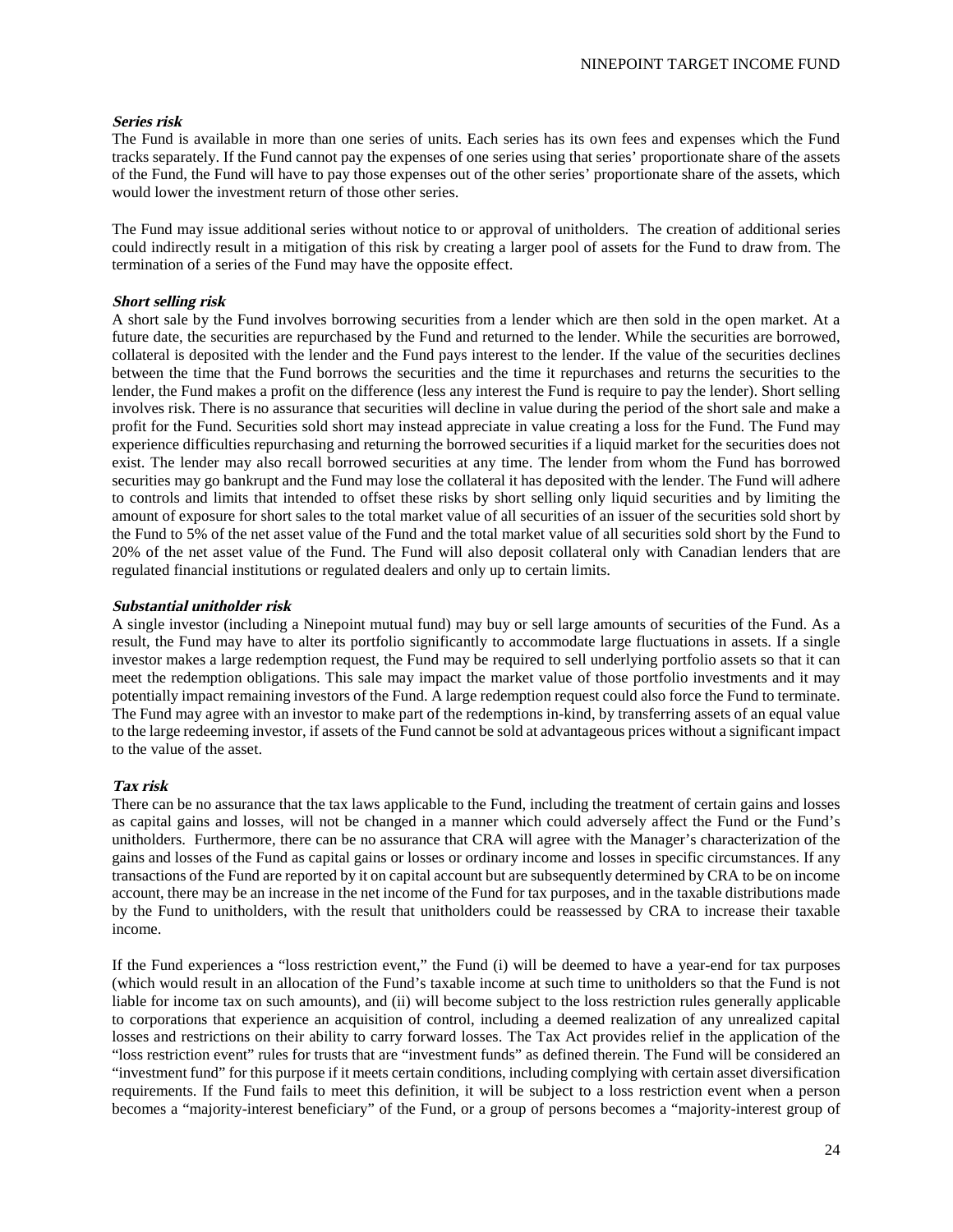beneficiaries" of the Fund, as those terms are defined in the affiliated persons rules contained in the Tax Act, with appropriate modifications. Generally, a majority-interest beneficiary of the Fund will be a beneficiary who, together with the beneficial interests of persons and partnerships with whom the beneficiary is affiliated, has a fair market value that is greater than 50% of the fair market value of all the interests in the income or capital, respectively, in the Fund. Because of the way ETF Series units are bought and sold, it may not be possible for the Fund to determine if a loss restriction event has occurred. There can be no assurance that the Fund will not become subject to the loss restriction event rules and there can be no assurance when distributions resulting from a loss restriction event will be made.

The Tax Act contains rules concerning the taxation of publicly traded Canadian trusts and partnerships that own certain types of property defined as "non-portfolio property" (including derivative instruments held in its portfolio or any other property in the course of carrying on a business in Canada). The Fund will be a "SIFT trust" (as defined in the Tax Act) if it holds a "non-portfolio property" (as defined in the Tax Act). A SIFT trust will generally be subject to tax under Part I of the Tax Act at corporate income tax rates on income from a non-portfolio property and net taxable capital gains realized on the disposition of a non-portfolio property. The total of the tax payable by a SIFT trust on its non-portfolio earnings and the tax payable by a securityholder of a SIFT trust on the distribution of those earnings will generally be more than the tax that would have been payable in the absence of the rules in the Tax Act applicable to a SIFT trust and its securityholders. The Fund is expected to restrict its investments and activities so it will not, at any time, be a "SIFT trust" under the Tax Act.

# **Trading price of ETF Series risk**

ETF Series units may trade in the market at a premium or discount to the applicable net asset value per ETF Series unit. There can be no assurance that the ETF Series units will trade at prices that reflect the net asset value per ETF Series unit. The trading price of ETF Series units will fluctuate in accordance with changes in the Fund's net asset value, as well as market supply and demand on the NEO Exchange (or such other exchange or marketplace on which ETF Series units may be traded from time to time). However, as ETF Dealers, who have entered into continuous distribution dealer agreements with us authorizing the dealer to subscribe for, purchase, exchange and redeem ETF Series units from the Fund on a continuous basis from time to time, subscribe for and exchange ETF Series units at the net asset value per ETF Series unit, large discounts or premiums are not expected to be sustained.

### **FUND RISK CLASSIFICATION**

The risk rating assigned to this Fund by the Manager is Low-to-Medium risk and it is appropriate if you have a medium to long term investment horizon.

We identify the investment risk level of the Fund as an additional guide to help you decide whether the Fund is right for you. The investment risk level of the Fund is determined in accordance with the standardized risk classification methodology mandated by the Canadian Securities Administrators.

Using this methodology, we generally assign the risk rating based on the Fund's historical volatility risk as measured by the ten-year standard deviation. Since the Fund does not have any performance history, we have imputed the return history of the CBOE S&P 500 PutWrite Index, which is expected to reasonably approximate the standard deviation of the Fund, for the 10-year history. The CBOE S&P 500 PutWrite Index tracks the value of a hypothetical portfolio of securities that yields a buffered exposure to S&P 500 stock returns.

This section will help you decide whether the Fund is right for you. This information is only a guide. When you are choosing investments, you should consider your whole portfolio, your investment objectives and your risk tolerance level. The Fund is assigned an investment risk rating in one of the following categories:

Low for funds with a level of risk that is typically associated with investments in money market funds and Canadian fixed income funds;

**Low to Medium** for funds with a level of risk that is typically associated with investments in balanced funds and global and/or corporate fixed income funds;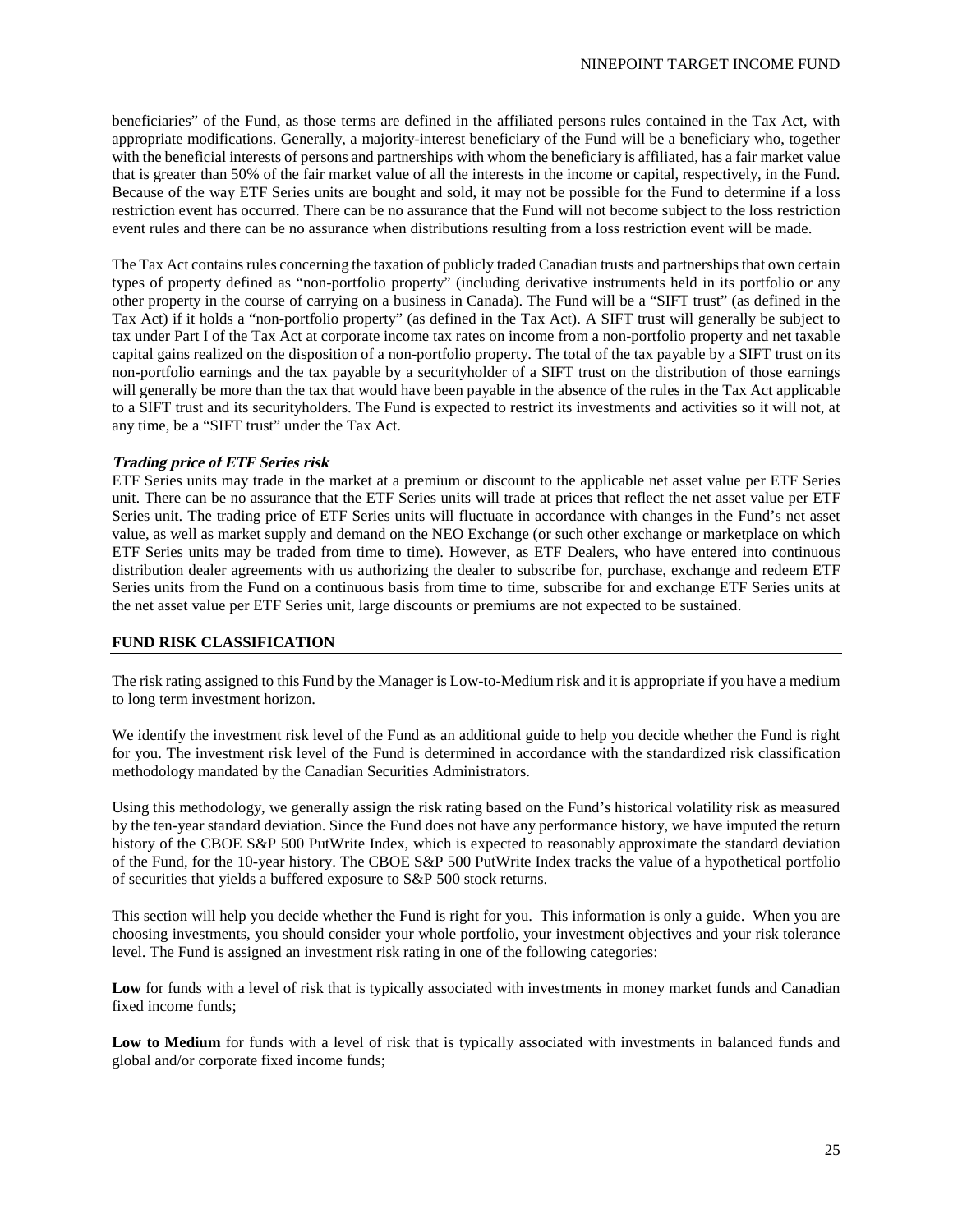**Medium** for funds with a level of risk that is typically associated with investments in equity portfolios that are diversified among a number of large capitalization Canadian and/or international equity securities;

**Medium to High** for funds with a level of risk that is typically associated with investments in equity funds that may concentrate their investments in specific regions or in specific sectors of the economy; and

**High** for funds with a level of risk that is typically associated with investments in equity portfolios that may concentrate their investments in specific regions or in specific sectors of the economy where there is a substantial risk of loss (e.g., emerging markets).

Although monitored on a monthly basis, we review the investment risk level of the Fund on an annual basis.

The method that we use to identify the investment risk level of the Fund is available on request, at no cost, by calling us at 1-866-299-9906 or by sending an email to invest@ninepoint.com.

### **WHO SHOULD INVEST IN THIS FUND?**

The Fund is suitable for those investors seeking stable, monthly distributions, lower volatility than a direct investment in the broad equity markets, and exposure to a diversified portfolio of equity index based investments. The Fund is suitable for investors with a medium to long-term investment horizon.

# **DISTRIBUTION POLICY**

For Series A, Series S, Series F, Series SF, Series I and ETF Series units, the Fund will target making monthly distributions of 6% of the net asset value per unit of the series as determined on December 31 of the prior year. The amount of the monthly distribution may be adjusted by the Manager without notice throughout the year as market conditions change. Monthly distributions will be comprised of net income, net realized capital gains and/or return of capital. Monthly distributions for the Mutual Fund Series will be automatically reinvested in additional units of the same series of the Fund, unless you elect to receive such distributions in cash. Monthly distributions for the ETF Series units will be paid out in cash. Any net income and/or net realized capital gains earned by the Fund in excess of the monthly distribution will be distributed to unitholders annually in December.

In each taxation year, the Fund will distribute to its investors a sufficient amount of the Fund's net income and net realized capital gains so that the Fund will not pay any income tax. To the extent that the Fund has not otherwise distributed a sufficient amount of its net income or net realized capital gains during the year, a distribution will be paid to unitholders at the end of the year. Any such distribution of net realized capital gains will be automatically reinvested in additional units for the Mutual Fund Series. For the ETF Series, immediately following such reinvestment, the number of units outstanding will be consolidated so that the net asset value per unit following the distribution and reinvestment is the same as it would have been if the distribution had not been paid. If the net income and net realized capital gains of the Fund in a year is insufficient to fund the fixed monthly cash distributions, the balance of the regular distribution will constitute a return of capital to unitholders.

If you subscribe for ETF Series units during the period that is one business day before a Distribution Record Date until that Distribution Record Date, you will not be entitled to receive the applicable distribution in respect of those ETF Series units.

### **FUND EXPENSES INDIRECTLY BORNE BY INVESTORS**

The information below is intended to help investors compare the cost of investing in the Fund with the cost of investing in other mutual funds. Mutual funds pay certain expenses out of fund assets. Although investors do not pay these expenses directly, in actuality, they have the effect of lowering the Fund's returns.

A table would typically outline a hypothetical example of the investor's cumulative proportional share of the fees and expenses paid by the Fund, in dollars, over the time periods indicated and assuming: 1) you invested \$1,000 for the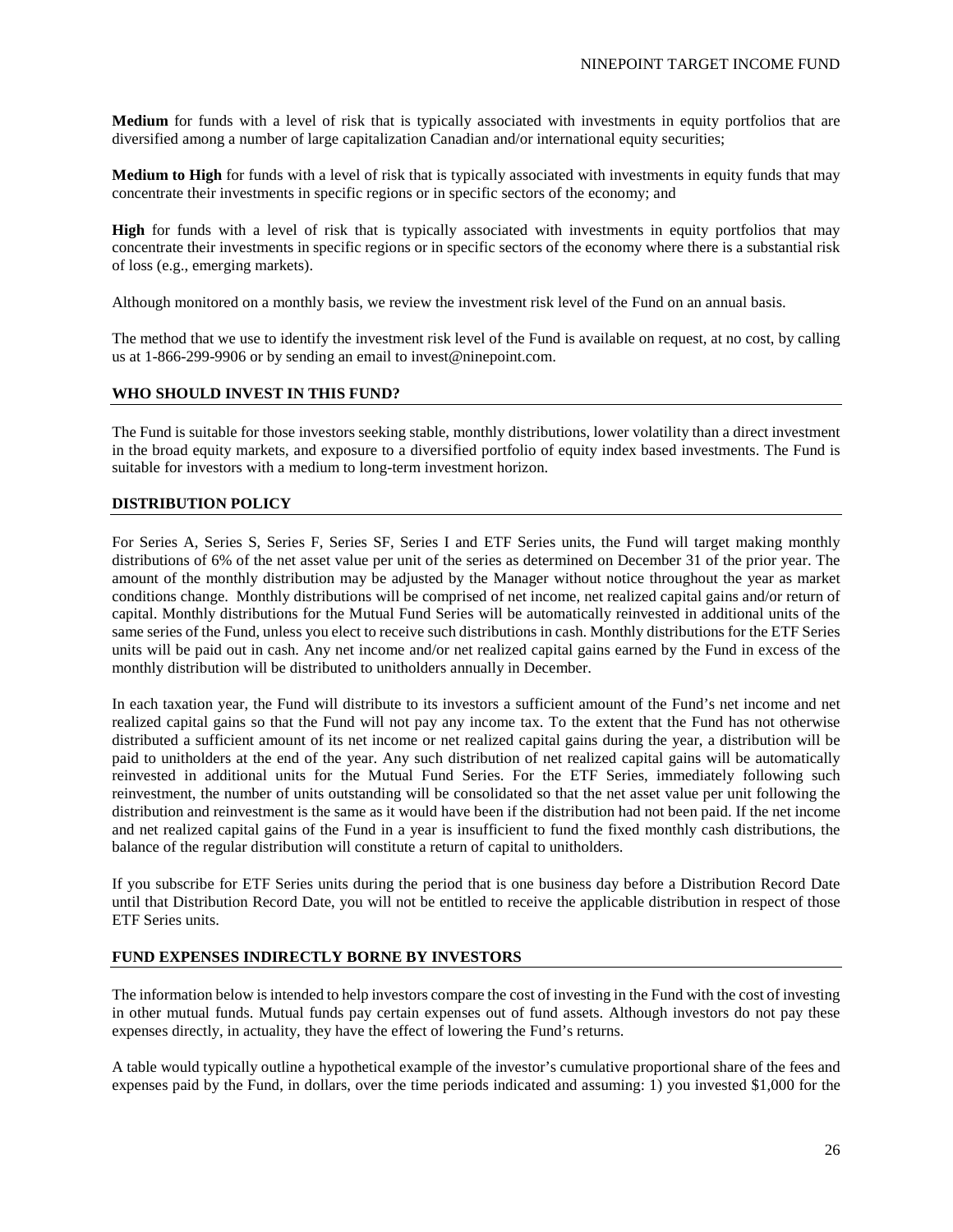period shown (without any sales charges); 2) the Fund's return was 5.0% each year; 3) the Fund paid the same management expense ratio (MER) in each period shown as it did in its last completed financial year.

This information is not available since this Fund is new.

See "Fees and Expenses" on page 12 for more information about the costs of investing in the Fund.